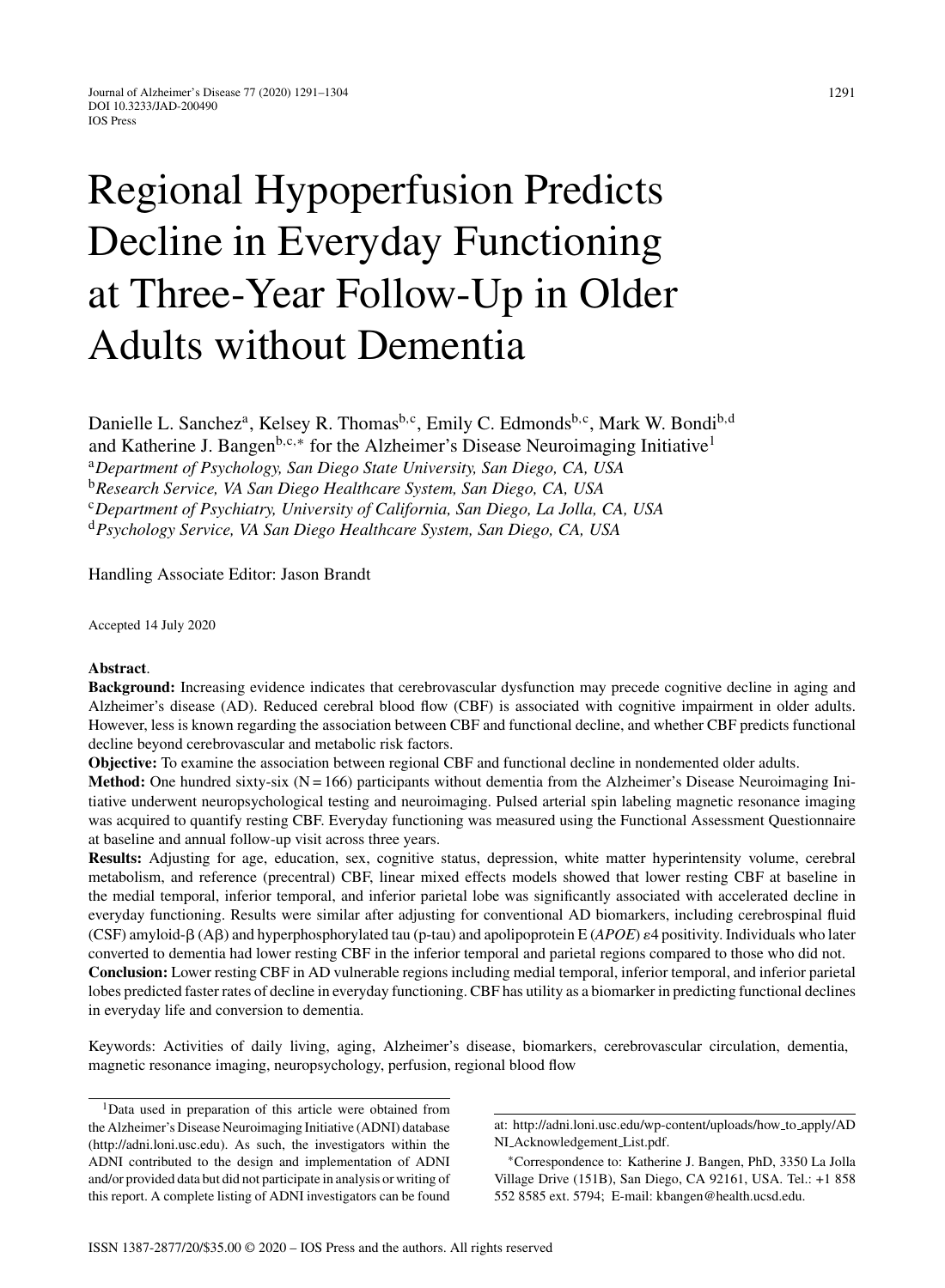# **INTRODUCTION**

The pathophysiological process of Alzheimer's disease (AD) begins many years before clinical symptoms emerge [1]. Goals of AD research include identification of biomarkers to facilitate early detection of pathology and prediction of clinical outcome. Identifying those individuals who are most likely to progress at predementia stages is essential so that treatments can be applied before extensive brain, cognitive, and everyday functioning changes occur. Thus, identifying early, reliable, and easily obtainable markers of brain changes in individuals at risk for AD is critical.

The association between cerebrovascular changes and AD has gained increasing attention, given growing evidence that vascular changes may accelerate cognitive decline associated with AD pathology, or, may be part of the earliest phase of AD pathogenesis [2–6]. Brain functioning requires constant cerebral blood flow (CBF) to ensure adequate delivery of oxygen, glucose, and nutrients, as well as removal of carbon dioxide and cellular waste [6]. Given the tight interactions between CBF and neuronal activity, CBF provides critical insights into how the brain is functioning [7]. Furthermore, the two-hit vascular hypothesis of AD proposes that blood vessel damage is the initial insult through which reduced brain perfusion leads to amyloid- $\beta$  (A $\beta$ ) accumulation, suggesting that CBF could be a useful, early biomarker of downstream AD pathogenesis [5, 6, 8].

Quantification of CBF using arterial spin labeling (ASL) magnetic resonance imaging (MRI) is non-invasive and has advantages over other methods [9, 10]. Unlike positron emission tomography (PET) and single-photon emission computerized tomography (SPECT) that use invasive radioactively labeled tracers, in ASL protons in arterial blood are magnetically labeled with a radiofrequency pulse and used as an endogenous tracer. The magnetization of arterial blood is altered in a region proximal to the image slice. This is followed by a delay to allow labeled blood to arrive at the capillary bed in the tissue of interest. The labeled blood diffuses into the tissue resulting in the local alteration of the longitudinal magnetization. Difference images are generated by subtracting images acquired with ASL from control images that are acquired in the absence of labeling. The resulting MRI difference image is proportional to CBF. ASL studies of AD patients demonstrate similar patterns of regional hypoperfusion as those revealed with PET and SPECT [9, 11].

Previous ASL MRI studies have revealed a complex pattern of associations between CBF and cognition such that both hypoperfusion and hyperperfusion have been associated with poorer cognition across the clinical AD spectrum, depending on the stage of AD (e.g., cognitively normal [CN] versus preclinical/"at-risk" versus mild cognitive impairment [MCI] versus dementia) and brain region of interest being investigated [6, 12–17]. The existing studies examining associations of resting CBF and cognitive functioning have most often been crosssectional. The few existing longitudinal studies have typically shown that baseline CBF predicts cognitive impairment or cognitive decline [18–21]. Although few studies have examined longitudinal associations of regional CBF and cognitive functioning, even fewer have assessed the associations of CBF and everyday function. A previous SPECT imaging study reported cross-sectional associations of cerebral perfusion and instrumental activities of daily living (IADL) in individuals with mild AD [22]. To the best of our knowledge, there are no published studies that have examined regional ASL MRI CBF as a predictor of IADL in older adults without dementia.

Everyday functioning, and particularly complex IADL, has been associated with a number of cognitive functions, including general cognitive abilities, memory, and executive functioning [23–27]. However, the literature examining the specific cognitive correlates of everyday function is mixed. For example, some studies have observed that executive function, but not memory, is important in predicting functional abilities in older adults [26, 28] yet other studies have observed the reverse [29, 30]. Other research has found that executive dysfunction and memory difficulties may lead to different types of errors being more prominently committed during completion of everyday activities (e.g., inefficient actions versus omission errors) [27]. In addition, multiple studies have suggested that behavior including depression, apathy, and dysexecutive behaviors may be more strongly associated with functional abilities than neuropsychological measures [23, 31, 32]. Taken together, previous research suggests that, although cognitive function and everyday functioning are related, they are not redundant. Ultimately, it is impairment in everyday function that reduces a person's independence and quality of life, increases burden and stress on caregivers and families, and contributes to greater health service use and financial costs [33–36].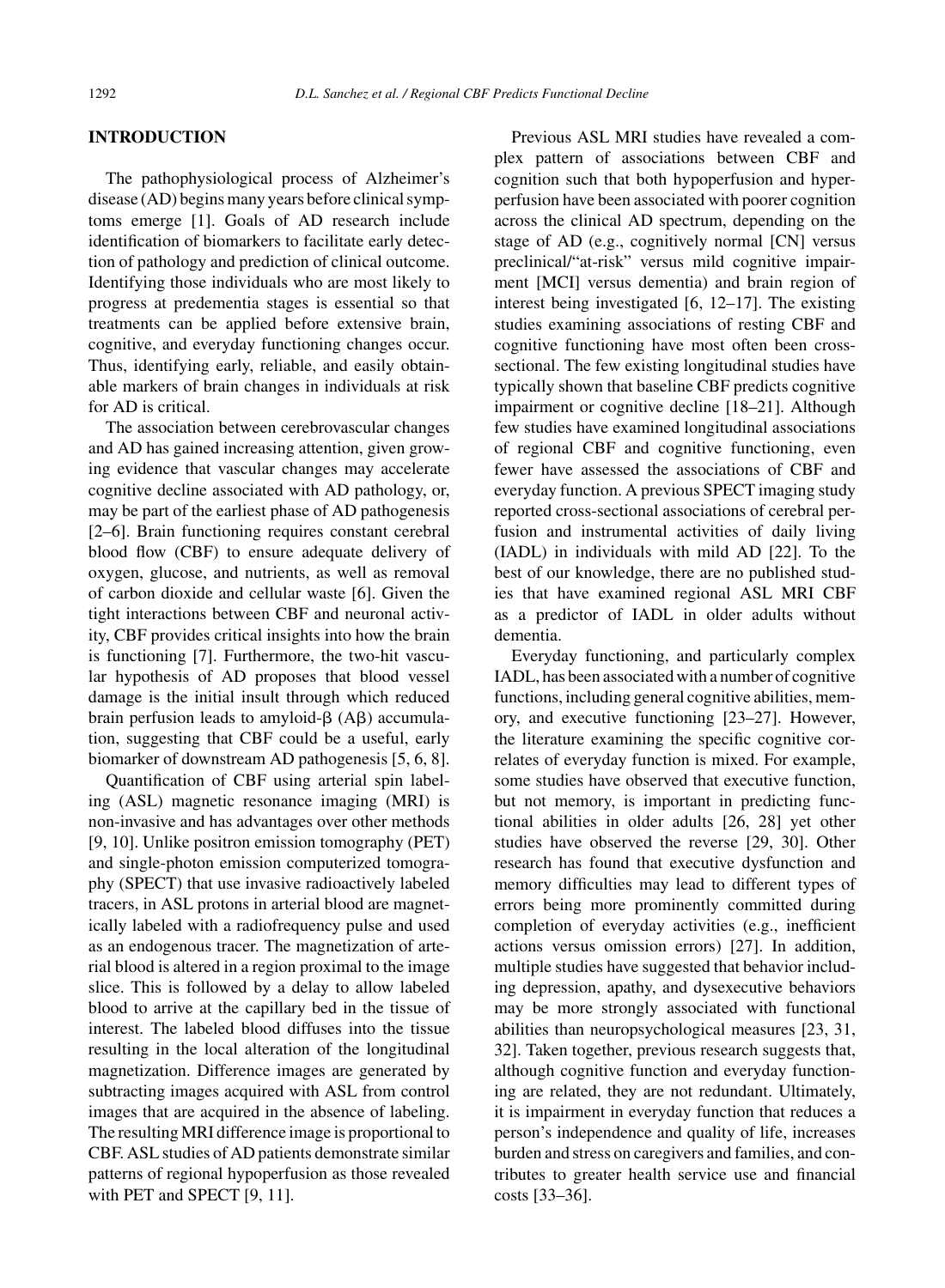Although altered CBF (characterized by both hypoperfusion and hyperperfusion) has been associated with poorer cognitive functioning, it remains unclear whether CBF alterations measured with ASL MRI predict functional decline in older adults without dementia. Therefore, we examined the longitudinal association between regional resting CBF at baseline and later functional decline in a well-characterized sample of nondemented older adults.

# **METHODS**

#### *The ADNI dataset*

Data used in the preparation of this manuscript were obtained from the Alzheimer's Disease Neuroimaging Initiative (ADNI) database ([http://adni.](http://adni.loni.usc.edu) loni.usc.edu). ADNI was initiated in 2003 as a publicprivate partnership, led by Principal Investigator Michael W. Weiner, MD. The primary goal of ADNI has been to test whether serial MRI, PET, other biological markers, and clinical and neuropsychological assessment can be combined to measure the latency of cognitive decline and the progression of MCI and early AD.

# *Participants*

Enrollment criteria for ADNI have been previously described in detail elsewhere [37]. In brief, participants from ADNI were 55–90 years old, had  $\geq$ 6 years of education or work-history equivalent, were fluent in English or Spanish, had a Geriatric Depression Scale (GDS) <6 (possible score range is 0–15) [38], had a Hachinski Ischemic Scale (HIS) scores ≤4, adequate vision and hearing to perform neuropsychological tests, were in generally good health and without significant head trauma or neurologic disease, were stable on permitted medications, and had a study partner. The current study included 166 participants without dementia (61 CN, 105 MCI) who had ASL MRI data within 12 months of their baseline visit, whose ASL data passed quality control inspection, and who also had available baseline neuropsychological testing and  $[$ <sup>18</sup>F] fludeoxyglucose (FDG) PET imaging.

ADNI criteria for MCI were: 1) subjective memory complaints reported by themselves, study partner, or clinician, 2) objective memory loss defined as scoring below an education-adjusted cut-off score on delayed recall of Story A of the WMS-R Logical Memory Test (score  $\leq$ 8 for those with  $\geq$ 16 years of education; score ≤4 for those with 8–15 years of education; score  $\leq$  2 for those with 0–7 years of education), 3) global Clinical Dementia Rating (CDR) score of 0.5, and 4) general cognitive and functional abilities sufficiently preserved such that a diagnosis of dementia could not be made by the site physician at the screening visit.

ADNI criteria for AD diagnosis were met by the National Institute of Neurological and Communicative Disorders and Stroke, and Alzheimer's Disease and Related Disorders Association (NINCDS-ADRDA) criteria for probable Alzheimer's disease. Criteria for probable Alzheimer's disease are Mini-Mental State Examination (MMSE) [39] scores of 20 or above and CDR scores of 0.5 or 1 [40].

Functional Assessment Questionnaire (FAQ) data was available for all 166 participants at baseline, 147 participants at 12-months follow-up, 132 participants at 24-months follow-up, and 92 participants at 36-months follow-up. Given reductions in available data at 48 months of follow-up that resulted in less than half of the sample having FAQ data at that timepoint  $(n=80)$ , our analyses focused on followup to 36 months. This study was approved by the Institutional Review Boards of all participating institutions. Informed written consent was obtained from all participants at each site.

#### *Assessment of everyday functioning*

The FAQ, a standardized assessment of IADL, was administered as a measure of everyday functioning. As previously described [41–43], the FAQ was completed by each participant's study partner at baseline and annual follow-up visits. The study partner rated each participant's functional difficulties in the past 4 weeks on the following activities: 1) writing checks, paying bills, or balancing a checkbook; 2) assembling tax records, business affairs, or other papers; 3) shopping alone for clothes, household necessities, or groceries; 4) playing a game of skill such as bridge or chess, or working on a hobby; 5) heating water, making a cup of coffee, turning off the stove; 6) preparing a balanced meal; 7) keeping track of current events; 8) paying attention to and understanding a TV program, book, or magazine; 9) remembering appointments, family occasions, holidays, medications; 10) traveling out of the neighborhood, driving, or arranging to take public transportation. The study partners were asked to rate each participant's ability to perform the tasks on a 4-point scale: 0 (*normal*), 1 (*has difficulty but does by self*), 2 (*requires assistance*), or 3 (*dependent*). The FAQ total score was calculated as the sum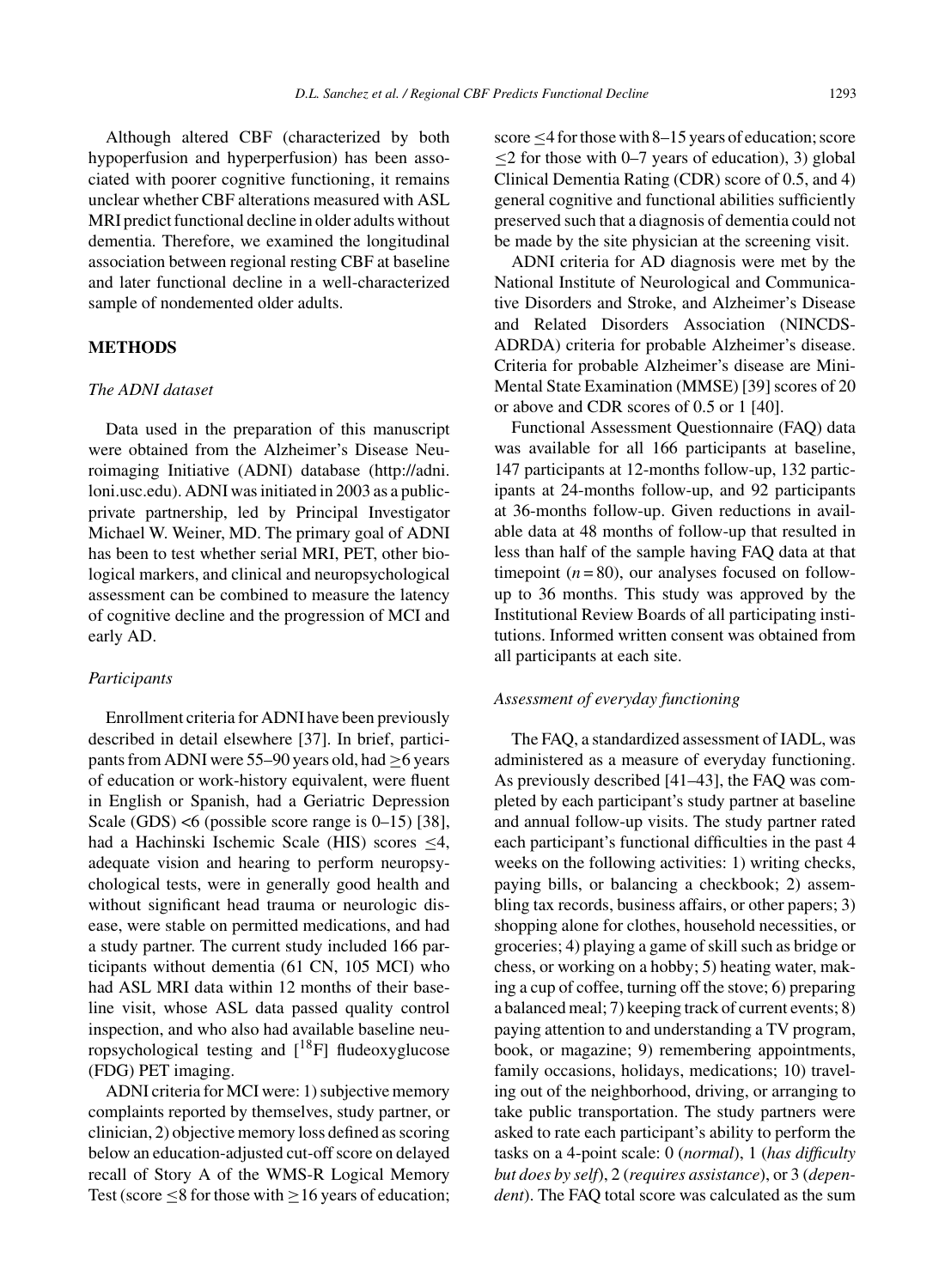of the 10 individual activity scores (range  $= 0-30$ ), with higher scores indicating a greater level of difficulty. Previous research has showed that a score of 6 or higher on the FAQ best indicates significant functional difficulties [44].

# *Arterial spin labeling and structural MRI data acquisition and processing*

A detailed description of ADNI MR imaging data acquisition and processing can be found online [\(http://www.loni.usc.edu\)](http://www.loni.usc.edu). Briefly, MR imaging was performed on a 3.0 Tesla MR scanners from a single vendor (MAGNETOM Trio, Verio, Skyra, and Siemens). Pulsed ASL scans were acquired using QUIPS II with thin-slice T11 periodic saturation sequence ("Q2TIPS") with echo-planar imaging [45]. The sequenced incorporated the following set parameters: inversion time of arterial spins  $(T11) = 700$  ms, total transit time of the spins  $(T12) = 1900$  ms, tag thickness =  $100 \text{ mm}$ , tag to proximal slice  $gap = 25.4$  mm, repetition time = 3400 ms, echo time = 12 ms, field of view =  $256$  mm,  $64 \times 64$ matrix, 24 4 mm thick axial slices [52 tag + control image pairs], time lag between slices 22.5 ms.

The ASL MRI data processing pipeline has been previously described [2]. Briefly, the processing was largely automated and included motion correction, aligning each ASL frame to the first frame using a rigid body transformation, and least squares fitting using SPM8. Perfusion-weighted images are computed as the difference of the mean-tagged and mean-untagged ASL datasets. Perfusion-weighted images were intensity scaled to account for signal decay during acquisition and to generate intensities in meaningful physiological units. After geometric distortion correction, ASL images were aligned to structural T1-weighted images. Given that we are interested in CBF in gray matter and therefore want to minimize the effects of the lower perfusion in white matter on our CBF estimates, a partial volume correction was performed that assumes that CBF in gray matter is 2.5 times greater than in white matter. The partial volume corrected perfusion-weighted images were normalized by the reference image (i.e., an estimate of blood water magnetization) to convert the signal into physical units (mL/100 g tissue/min). Quality control procedures include inspecting image quality and rating quality as either pass or fail. Those individuals whose ASL images failed quality control were excluded from the present study.

A T1-weighted 3D MPRAGE structural MRI scan was acquired during the same session as the ASL scan. The structural scan parameters were as follows: field of view =  $256$  mm, repetition time =  $2300 \text{ ms}$ , echo time = 2.98 ms, flip angle = 9, and resolution =  $1.1 \times 1.1 \times 1.2$  mm<sup>3</sup>. FreeSurfer was used to skull-strip, segment, and parcellate the structural scans. In addition, T2-weighted fluidattenuated inversion recovery (FLAIR) scans were collected. Parameters were as follows: field of view =  $280 \text{ mm}$ , field of view phase =  $100.0\%$ , slice thickness =  $8.0$  mm, TR =  $20$  ms, TE =  $5$  ms, flip angle =  $40^\circ$ .

FreeSurfer-derived anatomical regions of interest (ROIs) were applied and used to extract mean CBF for each participant. We examined the following four *a priori* ROIs: 1) medial temporal lobe (MTL), which included the hippocampus and entorhinal cortex, 2) inferior parietal lobe (IPL), 3) inferior temporal gyrus (ITG), and 4) pericalcarine cortex. The first three regions were chosen given prior work showing these regions were vulnerable to early AD-related changes [46] and showed associations between CBF and AD risk [2, 14, 15]. The pericalcarine ROI was selected as a control region given that there are no expected changes in AD as well as to be consistent with prior CBF analyses conducted in ADNI [14]. Also consistent with other CBF work in ADNI [6, 14, 15], CBF of the precentral gyrus was selected to serve as a reference region as it is not thought to be impacted in early AD and was used as a covariate in our statistical models. Mean CBF corrected for partial volume effects was extracted for each of the ROIs and reference region for each hemisphere separately. However, to reduce the number of comparisons, averaged bilateral CBF estimates for each ROI were used as the outcome variable in our models. Bilateral CBF estimates were calculated by averaging the mean CBF of each hemisphere. If participants were missing baseline ASL data but had ASL data within the first year of their baseline visit, the first occasion of ASL data was used in our analyses.

# *Cerebral metabolism*

As previously described, brain glucose metabolism was measured by FDG PET [6]. Detailed information describing the FDG PET data acquisition, processing, and analysis is available online [\(http://www.loni.usc.edu\)](http://www.loni.usc.edu). In brief, FDG scanning began 30 min after intravenous injection of an approximately 5 mCi dose of tracer. PET images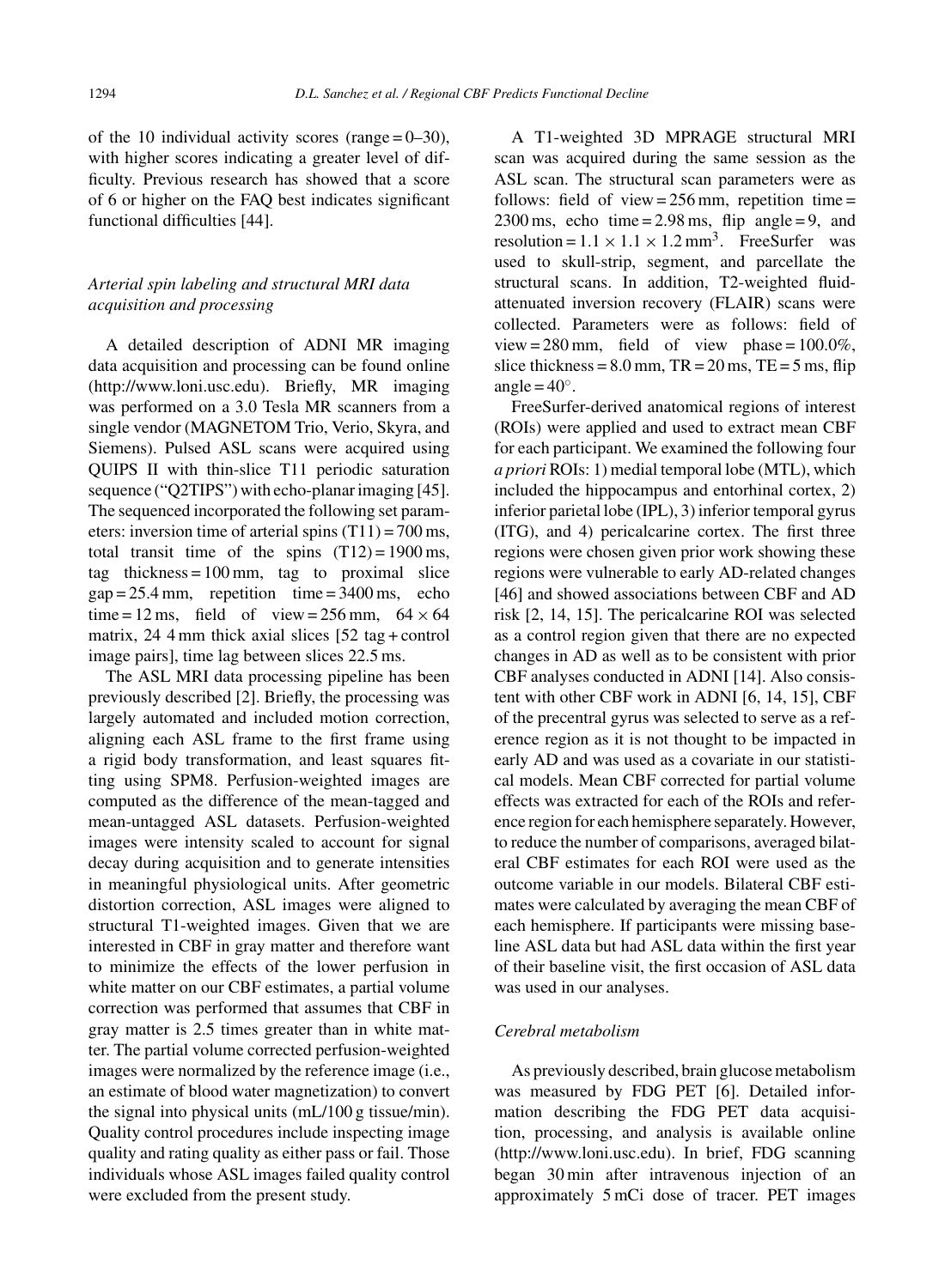were spatially normalized to a Montreal Neurological Institute (MNI) PET template. Consistent with prior FDG PET studies in ADNI, a composite meta-ROI that is comprised of the standardized uptake value ratios (SUVRs) of the left and right angular gyri, left and right middle/inferior temporal gyri, and bilateral posterior cingulate gyrus. These brain regions show metabolic changes in MCI and AD that are associated with cognitive functioning [47, 48]. The meta-ROI was intensity normalized by dividing by the mean value for a pons and cerebellum reference region [48]. FDG PET of the meta-ROI was included as a covariate so that the CBF effects could be interpreted as independent of global cerebral glucose metabolism.

## *White matter hyperintensity (WMH) volume*

Detailed methods for WMH volumetric quantification have been previously described in detail [6, 49–52]. Briefly, WMH volume was calculated using a Bayesian approach to segmentation of the high resolution T1-weighted and FLAIR scans. Non-brain tissues were removed from T1-weighted and FLAIR images, the FLAIR image was spatially aligned to the T1-weighted image, and MRI field artifacts were removed. Images were warped to a standard template space. The likelihood of WMH was estimated from FLAIR signal characteristics, prior probability maps of WMH occurrence calculated from previously supervised segmentations of independent FLAIR images from more than 700 individuals, and tissue class constraints. The segmented WMH masks were back-transformed to native space for volume calculation. If an individual was missing WMH data at the baseline visit, the first visit with WMH data was used as long as it was within 12 months of their baseline visit.

#### *Additional AD genetic and CSF markers*

Apolipoprotein E (*APOE*)  $\varepsilon$ 4 positivity (*APOE*) 4+) was based on presence of at least one copy of the 4 allele. A subset of participants underwent a lumbar puncture  $(n = 146)$  for collection of cerebrospinal fluid (CSF). CSF biomarkers of AD including  $A\beta$ and hyperphosphorylated tau (p-tau) levels were measured using Elecsys ® immunoassays.

# *Statistical analyses*

Baseline demographic and clinical characteristics were examined with chi-square tests for categorical

variables and *t*-tests for continuous variables. Linear mixed effects (LME) models examined the effect of regional CBF on rate of change in FAQ score over the 3-year interval as a function of baseline regional CBF. A separate model was run for each of the CBF ROIs (MTL, ITL, IPL, and pericalcarine). FAQ data from 4 timepoints including baseline, 12-, 24-, and 36 month follow-up visits was used in analyses. These models adjusted for baseline age, education, and sex as well as baseline depression (GDS total score), cognitive status (i.e., MCI versus CN), WMH volume, FDG SUVR, and reference (precentral) CBF.

We compared demographics and relevant variables of participants who had FAQ scores at 36-months to those who were missing data at 36-months. Baseline age, education, depression (GDS total score), WMH volume, FDG SUVR, regional CBF, CSF p-tau, and  $APOE$   $\varepsilon$ 4+ did not differ between those participants with and without FAQ data at 36-months (all *p*-values >0.05), but the participants with missing data were more likely to be cognitively normal ( $\chi^2$  = 54.57,  $p < 0.001$ ) and had higher CSF A $\beta$  (reflecting lower  $A\beta$  in the brain;  $t = 2.51$ ,  $p = 0.013$ ) compared to those without missing data. Thus, cognitive status (MCI versus CN) was included as a covariate in primary models. CSF  $\text{AB}$  and p-tau were included as covariates in secondary analyses. Individual differences in intercept and slope were modeled as random effects. Full information maximum likelihood estimation was used to allow for all available data to be included [53, 54], which has been demonstrated to be less biased than list-wise deletion [55]. All continuous independent variables and covariates in the model were standardized to have a mean of zero and a standard deviation of one using z-score transformations.

To address potential inflation of type I error resulting from multiple comparisons, we applied the Benjamini-Hochberg procedure [56] to the two-way regional CBF x time interactions from the longitudinal primary models. We corrected for three comparisons given that we expected significant effects for the MTL, ITG, and IPL ROIs. We assessed results when the false discovery rate (FDR) was controlled at 0.05.

To determine whether the observed pattern of findings was significantly influenced by cognitive status (i.e., MCI versus normal cognition), we performed secondary analyses where we ran LME models adjusting for age, education, sex, depression, WMH volume, FDG SUVR, and reference (precentral) CBF and also added a cognitive group (MCI versus normal cognition) x time two-way interaction, a cognitive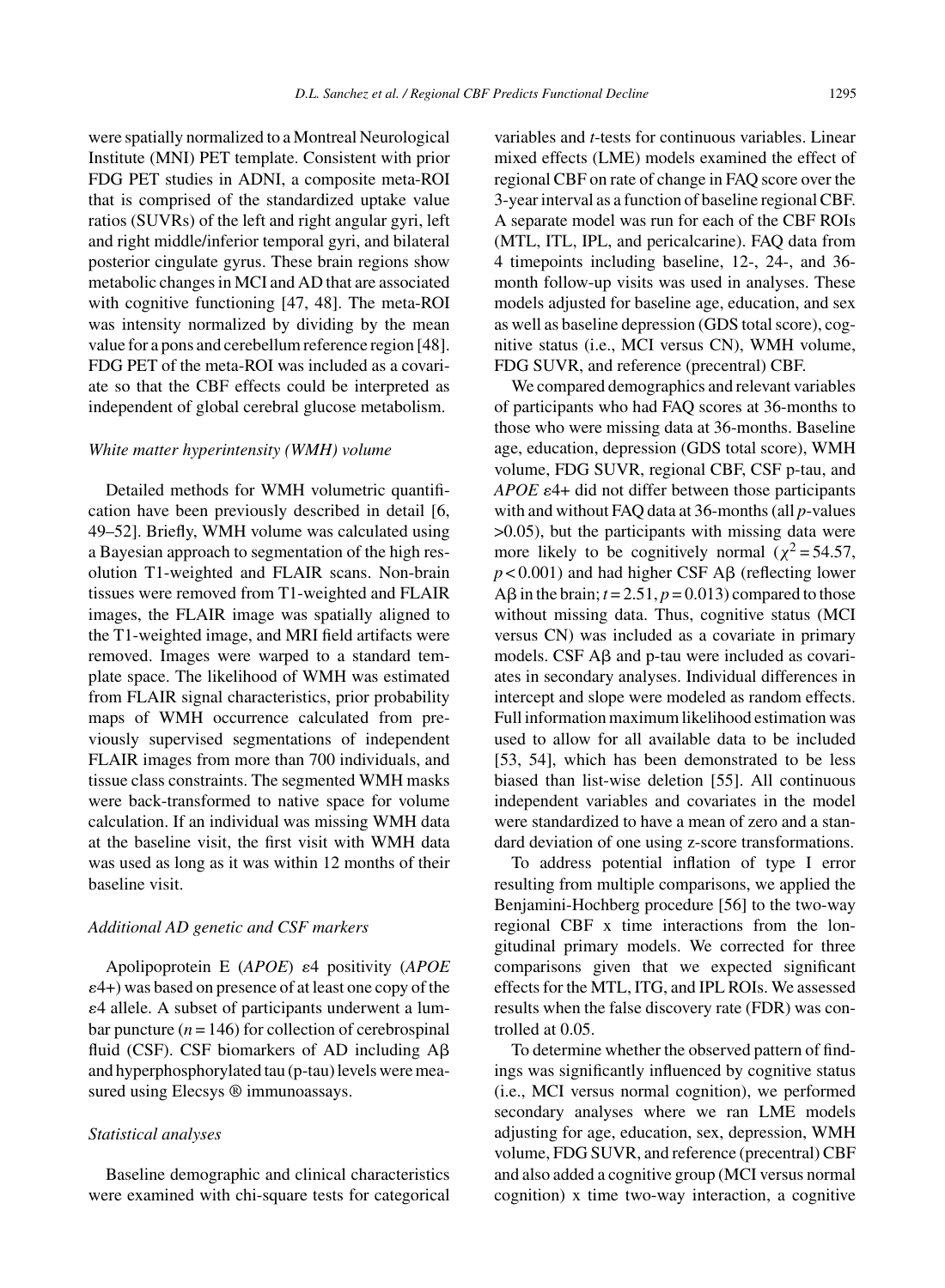|                                 | Total<br>$n = 166$ |        | Normal<br>Cognition<br>$n = 61$ |        | MCI<br>$n = 105$ |        |               |         |
|---------------------------------|--------------------|--------|---------------------------------|--------|------------------|--------|---------------|---------|
|                                 | Mean               | SD     | Mean                            | SD     | Mean             | SD     | T or $\chi^2$ | p       |
| <b>Baseline Characteristics</b> |                    |        |                                 |        |                  |        |               |         |
| Age, y                          | 71.32              | 6.85   | 71.62                           | 6.44   | 71.01            | 7.10   | 0.56          | 0.578   |
| Education, y                    | 16.57              | 2.61   | 16.38                           | 2.45   | 16.69            | 2.70   | $-0.74$       | 0.464   |
| Sex (% female)                  | 50.0%              |        | 44.6%                           |        | 55.4.%           |        | 4.38          | 0.036   |
| <b>GDS</b>                      | 1.36               | 1.39   | 0.69                            | 1.12   | 1.74             | 1.39   | $-5.35$       | < 0.001 |
| APOE $\varepsilon$ 4 (%+)       | 40.0%              |        | 30.3%                           |        | 69.7%            |        | 1.75          | 0.186   |
| $A\beta$ , pg/ml                | 1244.59            | 665.81 | 1466.07                         | 700.48 | 1125.69          | 617.99 | 3.03          | 0.003   |
| P-tau, pg/ml                    | 24.00              | 11.94  | 22.35                           | 10.75  | 24.89            | 12.49  | $-1.23$       | 0.221   |
| LN WMH                          | 1.11               | 1.18   | 0.92                            | 1.17   | 1.22             | 1.17   | $-1.55$       | 0.124   |
| <b>FDG SUVR</b>                 | 1.27               | 0.13   | 1.30                            | 0.10   | 1.25             | 0.14   | 2.25          | 0.026   |
| <i>FAO</i>                      |                    |        |                                 |        |                  |        |               |         |
| FAO, baseline $(n = 166)$       | 1.44               | 2.67   | 0.16                            | 0.49   | 2.18             | 3.11   | $-6.52$       | < 0.001 |
| FAO, 12 months $(n=147)$        | 2.47               | 4.80   | 0.19                            | 0.57   | 3.58             | 5.50   | $-6.07$       | < 0.001 |
| FAO, 24 months $(n=132)$        | 2.99               | 6.04   | 0.23                            | 0.66   | 4.57             | 7.11   | $-5.56$       | < 0.001 |
| FAO, 36 months $(n=92)$         | 5.07               | 8.34   | 0.36                            | 0.67   | 5.70             | 8.69   | $-5.41$       | 0.001   |

Table 1 Demographics and clinical characteristics across the entire sample and by cognitive status

Results from independent samples t-tests for continuous variables and chi-square tests for dichotomous variables. Data are summarized as mean (standard deviation), unless otherwise indicated. Significant group differences (*p* < 0.05) appear in bold font. MCI, mild cognitive impairment; SD, standard deviation; GDS, Geriatric Depression Scale total score; *APOE*, apolipoprotein; Aβ, amyloid-β pg/ml, picograms per milliliter; P-tau, hyperphosphorylated tau; LN, natural log transformation; WMH, white matter hyperintensity; FDG, fludeoxyglucose; SUVR, standardized uptake value ratio; FAQ, Functional Assessment Questionnaire.

group x CBF two-way interaction, and a cognitive group x CBF x time three-way interaction. In addition, we performed a second set of secondary analyses wherein we re-ran the primary LME models above but additionally adjusted for *APOE*  $\varepsilon$ 4 positivity and  $CSF$  A $\beta$  and p-tau. We did not include these three additional covariates in our primary analyses given that a substantial number of participants  $(n = 20)$  were missing data on at least one of these variables. Therefore, the models with CSF biomarkers and *APOE*  $\varepsilon$ 4 included 146 participants. Given that a steeper decline on FAQ score among those with greater age, greater WMH volume, or lower neuronal metabolism (who also likely have lower CBF) may represent potential sources of confounding, we performed a third set of secondary analyses wherein we re-ran the primary models including three additional interactions: age  $\times$  time; WMH  $\times$  time; and FDG  $\times$  time.

Additional analyses of covariance (ANCOVA) were performed to compare those who converted to dementia within three years and those who did not. Adjusting for age, sex, education, GDS, and reference region CBF, we compared those who converted to dementia and those who did not in terms of baseline CBF in the MTL, ITL and IPL. All analyses were performed using Statistical Package for the Social Sciences (SPSS) version 25 (SPSS IBM, New York, USA) and figures were created using the ggplot2 package in R [\(https://cran.r](https://cran.r-project.org/web/packages/ggplot2/index.html)project.org/web/packages/ggplot2/index.html).

# **RESULTS**

Participants' baseline demographic data are presented in Table 1. Across the whole sample, participants' mean age at baseline was 71.32 (range = 55–85). The sample was 50% female and generally well-educated (mean years of education =  $16.57$ ; range =  $9-20$ ). The sample included 105 individuals with MCI and 61 with normal cognition. The CN group had a significantly higher proportion of women compared to the MCI group  $(p=0.036)$ . Relative to the CN group, the MCI group on average had lower baseline neuronal metabolism  $(p=0.026)$ and lower CSF  $\text{A}\beta$ , which reflects higher  $\text{A}\beta$  in the brain ( $p = 0.003$ ). The MCI group also had significantly higher GDS scores  $(p < 0.001)$  although the mean of both groups was low. As expected, there were significant differences in FAQ scores across cognitive group whereby the MCI group had higher scores (i.e., greater functional difficulties) relative to the CN group ( $p < 0.001$ ). There were no group differences in terms of age, education, or baseline WMH volume.

LME models, adjusting for baseline age, sex, education, depression, cognitive status, WMH volume,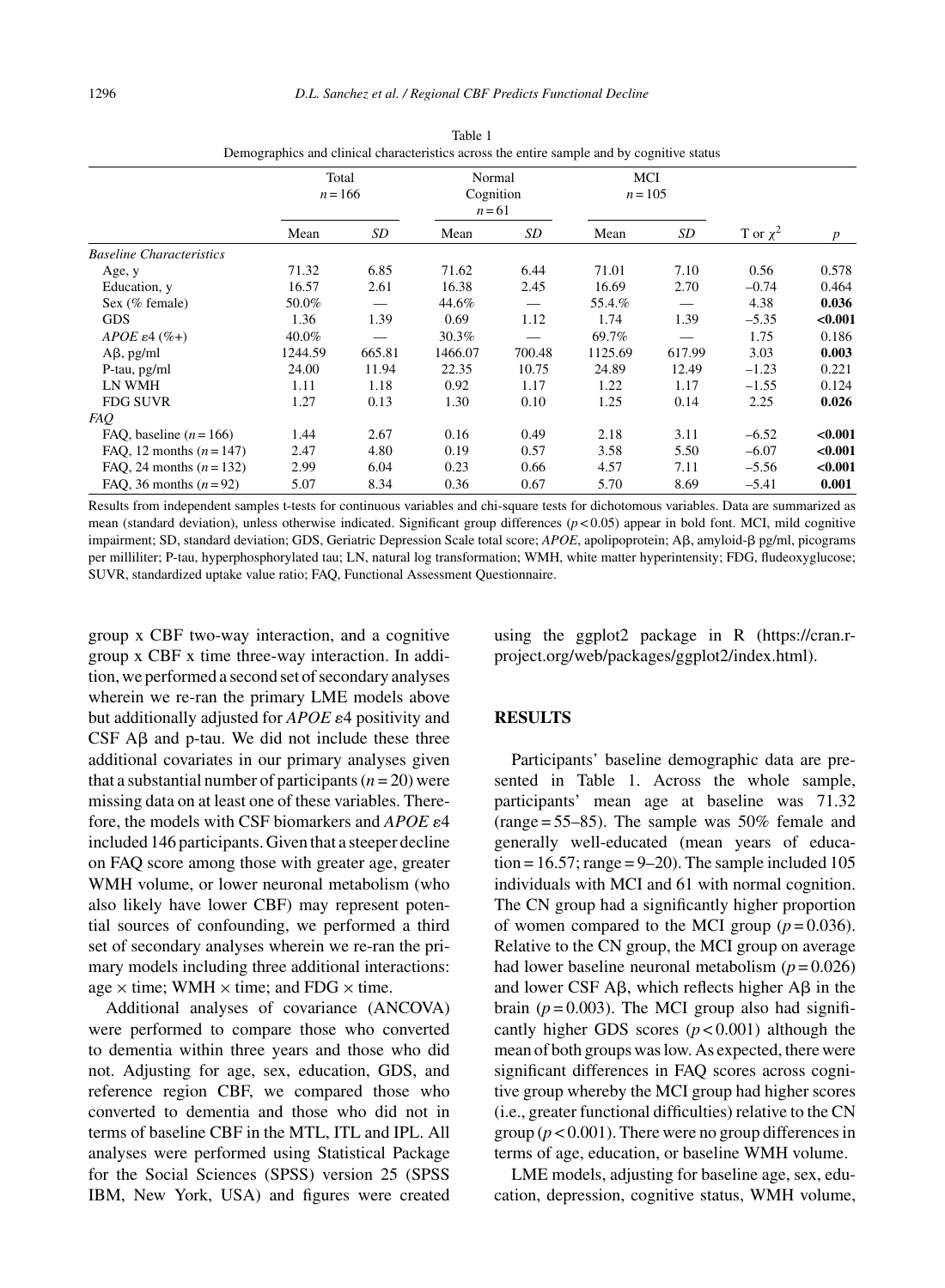|                       | Medial Temporal |       |         | Inferior Temporal |       |         | <b>Inferior Parietal</b> |       |         | Pericalcarine |       |         |
|-----------------------|-----------------|-------|---------|-------------------|-------|---------|--------------------------|-------|---------|---------------|-------|---------|
|                       | b               | S.E.  | p       | b                 | S.E.  | p       | b                        | S.E.  | p       | b             | S.E.  | p       |
| Intercept             | 1.684           | 0.639 | 0.009   | 1.766             | 0.641 | 0.006   | 1.430                    | 0.640 | 0.027   | 1.435         | 0.647 | 0.028   |
| Time                  | 0.975           | 0.176 | < 0.001 | 0.906             | 0.179 | < 0.001 | 0.929                    | 0.175 | < 0.001 | 0.923         | 0.176 | < 0.001 |
| Age                   | $-0.285$        | 0.333 | 0.394   | $-0.294$          | 0.345 | 0.394   | $-0.164$                 | 0.335 | 0.625   | $-0.331$      | 0.337 | 0.327   |
| Education             | $-0.390$        | 0.312 | 0.214   | $-0.681$          | 0.320 | 0.035   | $-0.485$                 | 0.314 | 0.125   | $-0.521$      | 0.312 | 0.097   |
| <b>Sex</b>            | $-0.641$        | 0.605 | 0.291   | $-0.769$          | 0.610 | 0.209   | $-0.308$                 | 0.615 | 0.618   | $-0.527$      | 0.615 | 0.393   |
| Cognitive status      | 2.163           | 0.677 | 0.002   | 2.161             | 0.682 | 0.002   | 2.151                    | 0.673 | 0.002   | 2.257         | 0.679 | 0.001   |
| <b>GDS</b>            | 0.783           | 0.321 | 0.016   | 0.819             | 0.325 | 0.013   | 0.813                    | 0.319 | 0.012   | 0.841         | 0.319 | 0.009   |
| WMH                   | 0.343           | 0.342 | 0.318   | 0.370             | 0.340 | 0.278   | 0.365                    | 0.342 | 0.288   | 0.220         | 0.347 | 0.526   |
| <b>FDG</b>            | $-1.778$        | 0.304 | < 0.001 | $-1.686$          | 0.314 | < 0.001 | $-1.537$                 | 0.317 | < 0.001 | $-1.676$      | 0.309 | < 0.001 |
| Reference CBF         | 0.346           | 0.381 | 0.364   | 0.231             | 0.397 | 0.562   | 0.631                    | 0.494 | 0.203   | 0.418         | 0.387 | 0.282   |
| ROI CBF               | $-0.825$        | 0.379 | 0.031   | $-0.647$          | 0.394 | 0.102   | $-1.041$                 | 0.513 | 0.044   | $-0.756$      | 0.388 | 0.053   |
| ROI CBF $\times$ Time | $-0.374$        | 0.178 | 0.037   | $-0.420$          | 0.177 | 0.019   | $-0.478$                 | 0.177 | 0.007   | $-0.274$      | 0.177 | 0.124   |

Table 2 Estimates for the full longitudinal model of the association of baseline CBF and functional abilities across the entire sample

All continuous variables in the model were standardized to have a mean of zero and a standard deviation of one using z-score transformations. Significant effects ( $p$  < 0.05) appear in bold font. CBF, cerebral blood flow; S.E., standard error of the estimate; Cognitive status, normal cognition versus mild cognitive impairment; GDS, Geriatric Depression Scale total score; WMH, white matter hyperintensity; FDG, fludeoxyglucose; ROI, region of interest.

FDG-PET, and reference (precentral) CBF examined whether baseline regional CBF predicted rate of decline in functional abilities across the 36-month follow-up period. Table 2 shows all parameter estimates and test statistics. Across all models, there were no significant main effects for age, education, sex, WMH volume, or reference CBF (all *p*-values >0.05) although the main effect for time was significant (all *p*-values <0.001), suggesting that, on average, participants had higher FAQ scores over time. As shown in Table 1, across the entire sample (as well as in the cognitively normal and MCI groups), the mean FAQ score across all time points was less than 6, suggesting that, on average, the sample did not show significant functional difficulties. Table 1 depicts changes in FAQ scores over the course of the three years. Across all LME models, the main effects for cognitive status and GDS total score were significant suggesting that, on average, MCI and greater depressive symptoms, respectively, were associated with more functional difficulties (all *p*-values <0.05). In addition, the main effect of FDG-PET was significant, suggesting that, on average, lower metabolism was associated with more functional difficulties (all *p*-values <0.001).

In the model examining MTL CBF, there was a significant main effect of CBF  $(p=0.031, r=0.162)$ as well as a significant interaction between MTL CBF and time, such that lower baseline MTL CBF predicted faster rates of functional decline (i.e., higher FAQ scores)  $(p=0.037, r=0.151)$ . In the model wherein ITG CBF served as the independent variable, there was not a significant main effect of CBF  $(p=0.102, r=0.128)$  although there was a significant interaction between ITG CBF and time, such that decreased baseline ITG CBF predicted increased rates of functional decline  $(p=0.019)$ ,  $r = 0.181$ ). In the model examining IPL CBF, there was a significant main effect of CBF  $(p=0.044,$  $r = 0.154$ ) and there was a significant visit x CBF interaction whereby decreased baseline IPL CBF predicted faster rates of functional decline  $(p=0.007)$ ,  $r = 0.193$ ). As expected, there was no significant main effect of pericalcarine CBF or interaction between pericalcarine CBF and time (all *p*-values >0.05). Of note, statistical significance of the regional  $CBF \times$  time interactions described above for the MTL, ITG, and IPL ROIs was retained using a 0.05 FDR.

We performed secondary analyses where we reran the LME models described above but added a cognitive group (MCI versus normal cognition)  $\times$  time interaction, a cognitive group  $\times$  CBF interaction, and a cognitive group  $\times$  CBF  $\times$  time interaction. Across models for each of the 3 ROIs and the control region, there were no significant three-way cognitive group  $\times$  CBF  $\times$  time interactions (all *p*-values >0.05), indicating that the interaction between CBF and time was not significantly moderated by cognitive group (i.e., the CBF  $\times$  time interaction did not significantly differ between cognitively normal and MCI participants).

In addition, we performed secondary analyses where we re-ran the LME primary models described above but additionally adjusted for *APOE*  $\varepsilon$ 4+, CSF  $\text{A}\beta$ , and CSF p-tau. Table 3 shows all parameter estimates and test statistics. Across all models for each of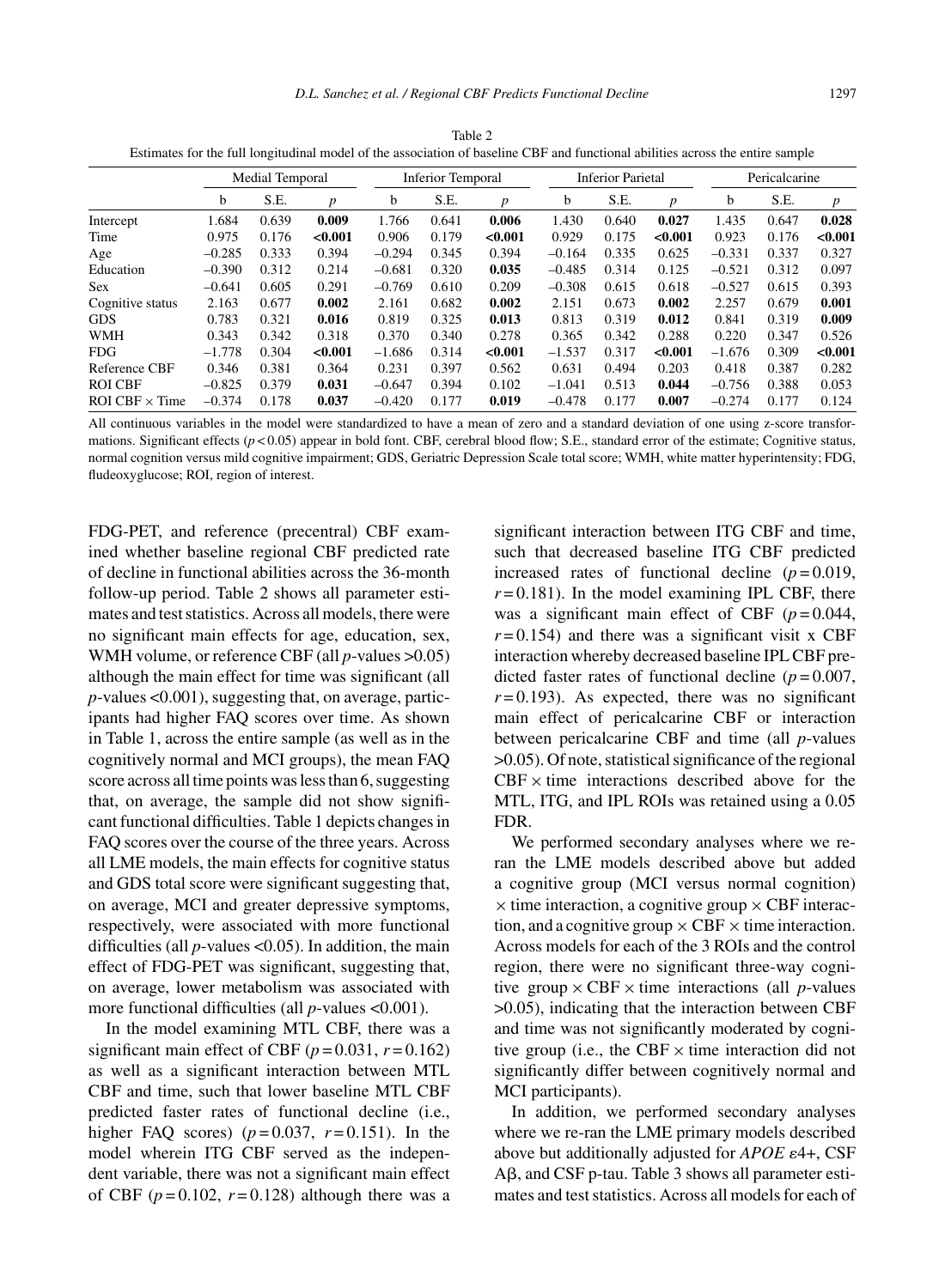| Table 3                                                                                                                                                 |
|---------------------------------------------------------------------------------------------------------------------------------------------------------|
| Estimates for the full longitudinal model of the association of baseline CBF and functional abilities additionally adjusting for APOE $\varepsilon$ 4+. |
| AB, and p-tau in the subset of participants with CSF data $(n = 146)$                                                                                   |

|                       | <b>Medial Temporal</b> |       |         | <b>Inferior Temporal</b> |       |                  | <b>Inferior Parietal</b> |       |         | Pericalcarine |       |                  |
|-----------------------|------------------------|-------|---------|--------------------------|-------|------------------|--------------------------|-------|---------|---------------|-------|------------------|
|                       | b                      | S.E.  | p       | b                        | S.E.  | $\boldsymbol{p}$ | b                        | S.E.  | p       | b             | S.E.  | $\boldsymbol{p}$ |
| Intercept             | 1.583                  | 0.776 | 0.043   | 1.759                    | 0.786 | 0.027            | 1.329                    | 0.773 | 0.088   | 1.260         | 0.787 | 0.111            |
| Time                  | 0.962                  | 0.190 | < 0.001 | 0.931                    | 0.195 | < 0.001          | 0.917                    | 0.189 | < 0.001 | 0.911         | 0.190 | < 0.001          |
| Age                   | $-0.427$               | 0.364 | 0.243   | $-0.442$                 | 0.375 | 0.240            | $-0.367$                 | 0.361 | 0.311   | $-0.492$      | 0.372 | 0.189            |
| Education             | $-0.178$               | 0.343 | 0.606   | $-0.498$                 | 0.352 | 0.160            | $-0.263$                 | 0.346 | 0.448   | $-0.257$      | 0.348 | 0.461            |
| <b>Sex</b>            | $-0.508$               | 0.653 | 0.438   | $-0.611$                 | 0.659 | 0.356            | $-0.169$                 | 0.653 | 0.796   | $-0.356$      | 0.664 | 0.592            |
| Cognitive status      | 2.096                  | 0.735 | 0.005   | 2.115                    | 0.741 | 0.005            | 2.109                    | 0.727 | 0.004   | 2.229         | 0.746 | 0.003            |
| <b>GDS</b>            | 0.689                  | 0.345 | 0.048   | 0.801                    | 0.352 | 0.024            | 0.706                    | 0.341 | 0.040   | 0.761         | 0.346 | 0.029            |
| $APOE \epsilon 4+$    | 0.323                  | 0.810 | 0.691   | 0.063                    | 0.818 | 0.939            | 0.268                    | 0.804 | 0.739   | 0.459         | 0.835 | 0.583            |
| Aβ                    | $-0.399$               | 0.420 | 0.344   | $-0.436$                 | 0.415 | 0.295            | $-0.402$                 | 0.417 | 0.337   | $-0.403$      | 0.415 | 0.333            |
| P-tau                 | 0.876                  | 0.335 | 0.010   | 0.751                    | 0.334 | 0.026            | 0.979                    | 0.333 | 0.004   | 0.779         | 0.365 | 0.034            |
| <b>WMH</b>            | 0.290                  | 0.369 | 0.433   | 0.297                    | 0.370 | 0.424            | 0.313                    | 0.370 | 0.398   | 0.252         | 0.373 | 0.501            |
| <b>FDG</b>            | $-1.604$               | 0.343 | < 0.001 | $-1.579$                 | 0.348 | < 0.001          | $-1.356$                 | 0.347 | < 0.001 | $-1.529$      | 0.349 | $0.001$          |
| Reference CBF         | 0.277                  | 0.406 | 0.496   | 0.162                    | 0.429 | 0.706            | 0.700                    | 0.523 | 0.183   | 0.401         | 0.406 | 0.326            |
| <b>ROI CBF</b>        | $-0.614$               | 0.436 | 0.161   | $-0.418$                 | 0.438 | 0.342            | $-1.016$                 | 0.549 | 0.066   | $-0.658$      | 0.423 | 0.122            |
| ROI CBF $\times$ Time | $-0.395$               | 0.192 | 0.042   | $-0.429$                 | 0.189 | 0.025            | $-0.436$                 | 0.188 | 0.022   | $-0.252$      | 0.191 | 0.190            |

All continuous variables in the model were standardized to have a mean of zero and a standard deviation of one using z-score transformations. Significant effects ( $p < 0.05$ ) appear in bold font. CBF, cerebral blood flow; CSF, cerebrospinal fluid; S.E., standard error of the estimate; Cognitive status, normal cognition versus mild cognitive impairment; GDS, Geriatric Depression Scale total score; *APOE*, apolipoprotein E; Aß, amyloid-ß; P-tau, hyperphosphorylated tau; WMH, white matter hyperintensity; FDG, fludeoxyglucose; ROI, region of interest.

the 3 ROIs and the control region, the results remained similar to those from the primary analyses. Specifically, there were significant main effects for time, cognitive status, GDS score, and FDG-PET (all *p*values <0.05) but no significant main effects for age, education, sex, WMH volume, or reference CBF (all *p*-values >0.05). The main effects of ROI CBF were no longer significant (all *p*-values >0.05). There were no main effects of  $APOE$   $\varepsilon$ 4+ or  $\mathbf{A}\beta$  (all *p*-values >0.05), although the main effect of p-tau was significant indicating that individuals with greater p-tau burden showed greater functional difficulties (all *p*values <0.05). Similar to the results from the primary analyses, there were significant CBF  $\times$  time interactions whereby decreased baseline CBF in each of the three ROIs predicted faster rate of functional decline (MTL: *p* = 0.042,*r* = 0.158; ITG: *p* = 0.025,*r* = 0.183; IPL:  $p=0.022$ ,  $r=0.177$ ) yet there was no significant  $CBF \times$  time interaction for the control region  $(p=0.190)$ .

We re-ran the primary LME models, adjusting for baseline age, sex, education, depression, cognitive status, WMH volume, FDG-PET, and reference (precentral) CBF as well as the following additional two-way interactions: age  $\times$  time, WMH volume  $\times$  time, and FDG-PET  $\times$  time. Supplementary Table 1 shows all parameter estimates and test statistics. Findings remained similar to those from the primary analyses. That is, the CBF  $\times$  time interaction remained significant for the MTL, ITG, and IPL ROIs. The CBF  $\times$  time interaction for the model with the pericalcarine ROI remained nonsignificant. In addition, across all models, the FDG  $\times$  time interaction was significant suggesting that, on average, reduced neuronal metabolism predicted accelerated FAQ decline (all *p*-values <0.001). In contrast, across all models, neither the age x time interaction nor the WMH  $\times$  time interaction was significant (all *p*-values  $>0.05$ ).

We also compared those who converted to dementia during the three years of follow up and those who did not adjusting for age, sex, education, GDS, and reference region CBF. Of the 166 participants in the sample, 17 converted to dementia across the three years of follow-up. Those who converted to dementia showed significantly lower baseline CBF relative to those who did not convert in ITG ( $p = 0.008$ ; partial eta squared =  $0.046$ ) and IPL ( $p = 0.026$ ; partial eta squared  $= 0.031$ ). However, in the model examining baseline MTL CBF, there was no significant difference between those who converted to dementia across three years and those who did not  $(p=0.186)$ ; partial eta squared  $= 0.011$ ).

# **DISCUSSION**

The current study showed that lower resting CBF in AD vulnerable regions including medial temporal lobe and inferior parietal and temporal cortices predicted faster rate of decline in everyday functioning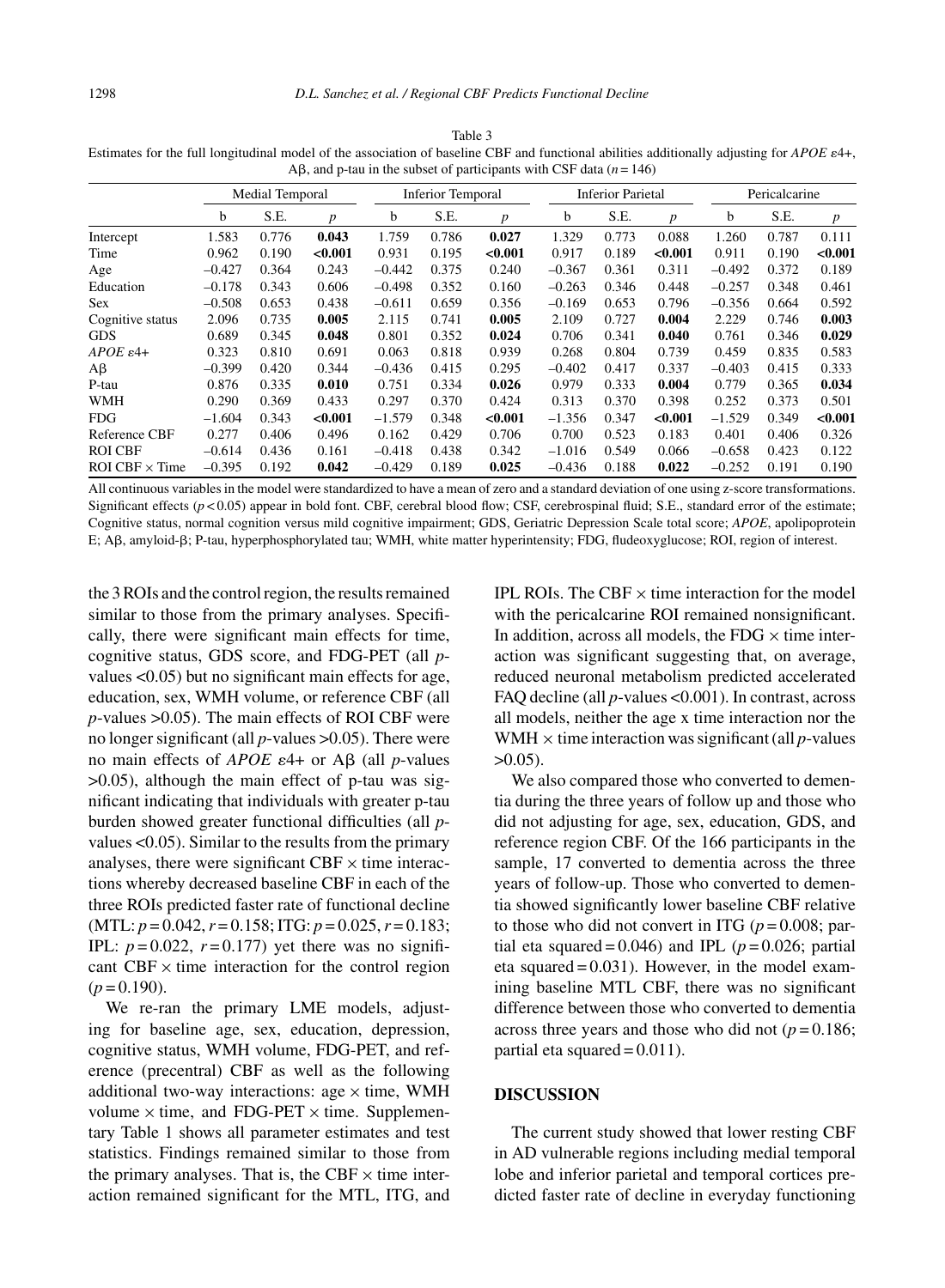

Fig. 1. Fitted plots displaying model predicted Functional Activities Questionnaire (FAQ) values over the 3-year interval, adjusting for age, education, sex, cognitive status (normal cognition versus mild cognitive impairment), depression, white matter hyperintensity volume, cerebral metabolism, and reference (precentral) cerebral blood flow (CBF) for each of the regions of interest. For visual comparison, the graphs display results for low, middle, and high CBF which were determined by a tertile split of the values in the analytic sample. Higher FAQ scores indicate greater functional difficulty. Shaded regions represent the 95% confidence interval for the regression line. Cut-off scores of >6 on FAQ have been shown to best indicate significant functional difficulties [44].

over three years of follow-up in a well-characterized sample of nondemented older adults. Our study extends prior work that has examined the utility of ASL MRI has as a biomarker of AD risk by examining the association of baseline CBF as a predictor of rate of later functional decline. Our findings also corroborate a prior study using SPECT which found cross-sectional associations between poorer overall IADL abilities and lower perfusion in AD patients [22]. Here we extend this prior work to a longitudinal design, a sample of older adults without dementia, and ASL MRI measures of CBF.

We have previously shown that elevated vascular risk burden influences the clinical expression of AD [3], although the mechanisms linking vascular changes and AD remain poorly understood. Previous MRI studies of brain changes underlying cognitive decline in AD risk have typically used conventional structural MRI to identify structural changes, such as hippocampal atrophy or white matter lesions. The use of noninvasive ASL MRI to measure CBF may help clarify the mechanisms that precede the development of irreversible parenchymal damage. The ADNI cohort is a well-characterized sample and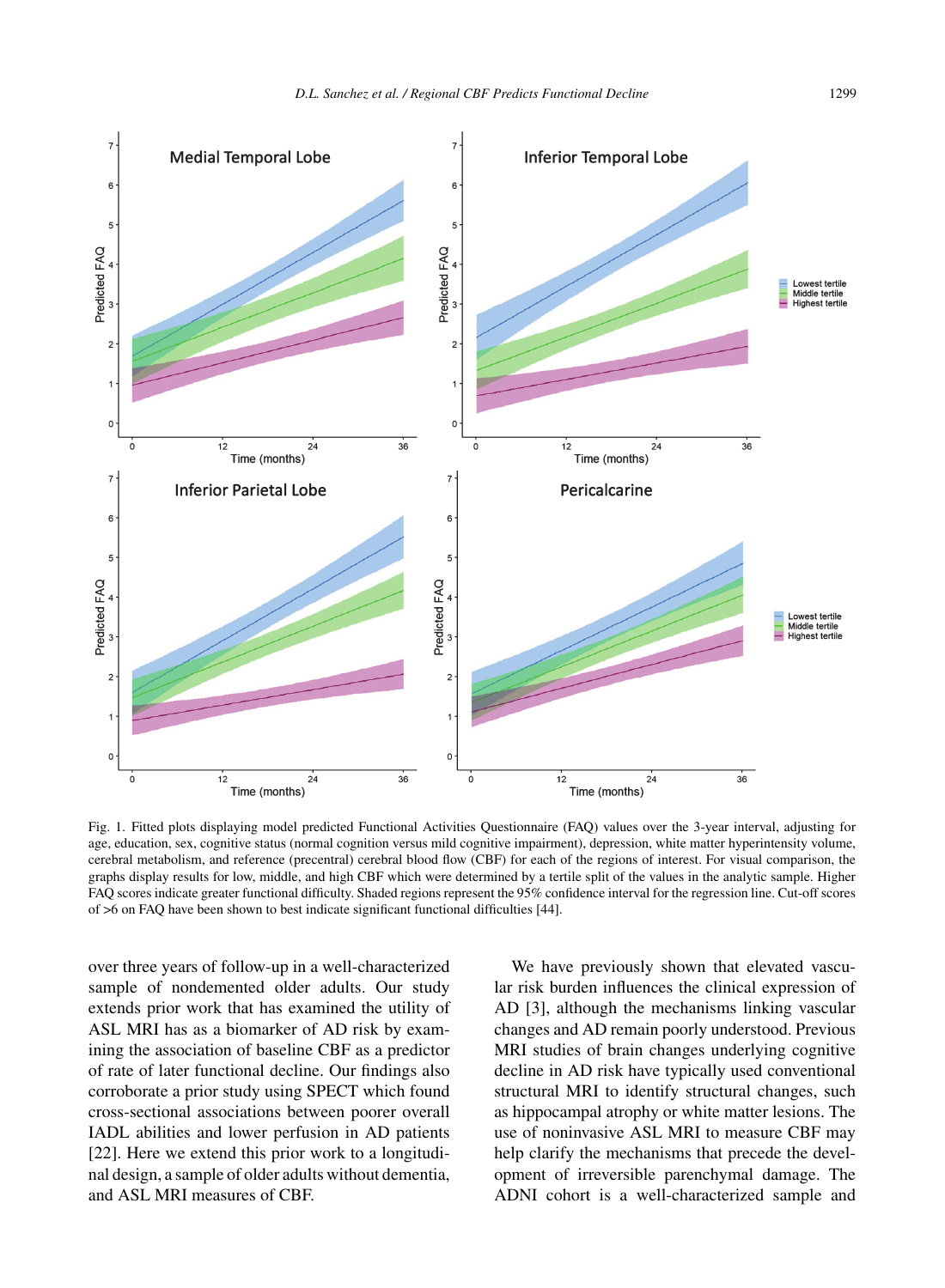potential participants are excluded for neurologic disease, significant depressive symptoms, or HIS scores suggesting vascular contributions to cognitive dysfunction. Nonetheless, we adjusted for potentially confounding variables including self-reported depressive symptoms and small vessel cerebrovascular disease (i.e., WMH volume). Given the design and methods of the ADNI study together with our statistical modeling approach, for those participants in our study who showed decline, it is likely that an underlying AD process may be contributing rather than non-AD forms of cognitive impairment and dementia (e.g., vascular cognitive impairment) although the precise nature and extent of underlying neuropathological processes would not be confirmed until autopsy.

We found that CBF predicted functional decline, even after adjusting for  $CSF$  A $\beta$  and p-tau, suggesting that CBF predicts decline independent of these hallmark AD biomarkers. These findings are in line with models such as the two-hit vascular hypothesis of AD, which proposes that reduced brain perfusion may be an early insult that may trigger neurodegeneration and  $\text{A}\beta$  accumulation, which contribute to downstream cognitive impairment in AD [5, 6, 8, 15, 57]. Within this framework, CBF alterations may modify and/or act together with  $\text{A}\beta$  accumulation to contribute to cognitive decline [5]. It is noteworthy that the observed CBF effects remained after including two-way interactions of time with age, WMH volume, and FDG-indexed neuronal metabolism in the model. Although CBF has frequently been attributed to neuronal metabolism, [15, 58, 59], our findings suggest that CBF effects are distinct from metabolic dysfunction and white matter lesions. The present findings provide additional support that CBF could be useful as an early biomarker of downstream AD pathogenesis. Future studies will be needed with longitudinal collection of  $A\beta$ , p-tau, and CBF to better delineate the individual trajectories of these biomarkers over the course of AD.

In our prior work we have shown that ASL MRI has utility as a biomarker of cognitive functioning and dementia risk in normal aging as well as across various risk groups including older adults with MCI, objectively-defined subtle cognitive decline, *APOE*  $\varepsilon$ 4 allele, elevated vascular risk burden, and A $\beta$  positivity [2, 6, 12, 60–62]. The present findings add to this work by demonstrating that regional hypoperfusion predicts later functional decline in older adults without dementia. Our findings are also in line with prior work showing associations between ASL CBF and cognitive functioning (e.g., [21, 61, 62]). Although cognition and everyday function are related, they may differ in important ways [33]. Ultimately, it is impairment in everyday function that reduces a person's independence and quality of life, increases burden and stress on caregivers and families, and contributes to greater health service use and financial costs [33–36]. By definition, dementia (or major neurocognitive disorder) is associated with impaired everyday function. MCI, which is thought to represent a transition between normal aging and dementia, has been shown to involve mild functional difficulties intermediate between subtle changes that may be evident in normal aging and significant impairment seen in dementia [24, 33, 63, 64]. It is often the extent and severity of functional impairments that differentiates between MCI versus a frank dementia. Also, among individuals with MCI, more severe functional difficulties are at increased risk of cognitive decline and progression to dementia [65, 66]. Despite the importance of everyday function to the diagnosis and prognosis of neurocognitive disorders, research examining markers predictive of functional decline in aging and dementia risk has been limited [33]. Here we showed that regional CBF predicts functional decline and is associated with conversion to dementia. Although it should be noted that the sample was, on average, still functionally independent at the 36-month visit. A score of 6 or higher on the FAQ has been shown to best indicate significant functional difficulties [44]. Although the average decline in IADL observed in our sample did not reach the level of dependence, increasing functional difficulty is an important risk factor for future disability and cognitive decline [67, 68].

There are limitations that should be considered when interpreting the current findings and should be addressed in future studies. The sample was predominately White, relatively well educated, and medically healthy which may reduce the generalizability of the results. Future studies should examine the observed associations in a more inclusive sample including more people of color. These studies should also include individuals with a wider range of FAQ scores including those diagnosed with dementia to determine whether CBF is a useful predictor of decline in those who are already showing impaired everyday function. Despite these limitations, the finding that baseline ASL CBF predicts later functional decline in nondemented older adults has not been previously reported to the best of our knowledge. Strengths of the current study include the ability to characterize and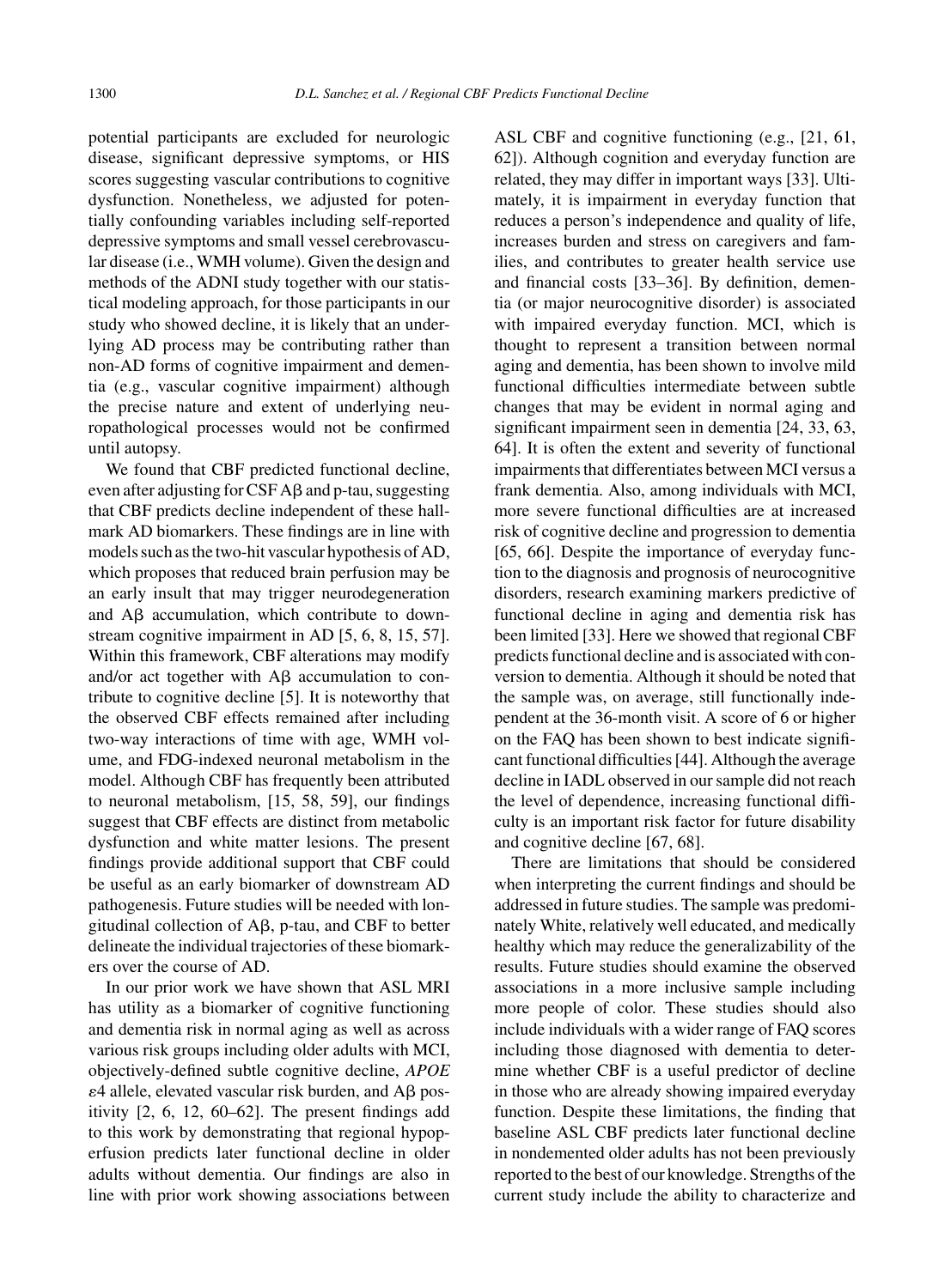statistically adjust for vascular and metabolic markers that could impact CBF including WMH volume and cerebral metabolism measured with FDG PET. Given this, the finding that baseline CBF predicted rate of functional decline after these adjustments suggests that CBF is an independent contributor or biomarker rather than a byproduct of cerebral small vessel disease or altered cerebral metabolism. ASL MRI may prove useful for predicting future declines in everyday life in individuals at risk for dementia early in the AD process, when interventions are likely to be most beneficial.

#### **ACKNOWLEDGMENTS**

This work was supported by the U.S. Department of Veterans Affairs Clinical Sciences Research and Development Service (Career Development Award-2 1IK2CX001865 to K.R.T. and 1IK2CX001415 to E.C.E.; and Merit Award 1I01CX001842 to K.J.B), NIH/NIA grants (R01AG063782 to K.J.B. and R01 AG049810 and R01 AG054049 to M.W.B.), San Diego State University Advancing Diversity in Aging Research Program (R25AG043364), and the Alzheimer's Association (AARF-17-528918 to K.R.T., AARG-18-566254 to K.J.B., AARG-17- 500358 to E.C.E.). The content is solely the responsibility of the authors and does not necessarily represent the official views of the National Institutes of Health.

Data collection and sharing for this project was funded by the Alzheimer's Disease Neuroimaging Initiative (ADNI) (National Institutes of Health Grant U01 AG024904) and DOD ADNI (Department of Defense award number W81XWH-12-2-0012). ADNI is funded by the National Institute on Aging, the National Institute of Biomedical Imaging and Bioengineering, and through generous contributions from the following: AbbVie, Alzheimer's Association; Alzheimer's Drug Discovery Foundation; Araclon Biotech; BioClinica, Inc.; Biogen; Bristol-Myers Squibb Company; CereSpir, Inc.; Cogstate; Eisai Inc.; Elan Pharmaceuticals, Inc.; Eli Lilly and Company; EuroImmun; F. Hoffmann-La Roche Ltd and its affiliated company Genentech, Inc.; Fujirebio; GE Healthcare; IXICO Ltd.; Janssen Alzheimer Immunotherapy Research & Development, LLC.; Johnson & Johnson Pharmaceutical Research & Development LLC.; Lumosity; Lundbeck; Merck & Co., Inc.; Meso Scale Diagnostics, LLC.; NeuroRx Research; Neurotrack Technologies; Novartis

Pharmaceuticals Corporation; Pfizer Inc.; Piramal Imaging; Servier; Takeda Pharmaceutical Company; and Transition Therapeutics. The Canadian Institutes of Health Research is providing funds to support ADNI clinical sites in Canada. Private sector contributions are facilitated by the Foundation for the National Institutes of Health [\(http://www.fnih.org](http://www.fnih.org)). The grantee organization is the Northern California Institute for Research and Education, and the study is coordinated by the Alzheimer's Therapeutic Research Institute at the University of Southern California. ADNI data are disseminated by the Laboratory for Neuro Imaging at the University of Southern California.

Authors' disclosures available online [\(https://](https://www.j-alz.com/manuscript-disclosures/20-0490r1) [www.j-alz.com/manuscript-disclosures/20-0490r1\)](https://www.j-alz.com/manuscript-disclosures/20-0490r1).

# **SUPPLEMENTARY MATERIAL**

The supplementary material is available in the electronic version of this article: [https://dx.doi.org/](https://dx.doi.org/10.3233/JAD-200490) [10.3233/JAD-200490.](https://dx.doi.org/10.3233/JAD-200490)

# **REFERENCES**

- [1] Sperling RA, Aisen PS, Beckett LA, Bennett DA, Craft S, Fagan AM, Iwatsubo T, Jack CR Jr, Kaye J, Montine TJ, Park DC, Reiman EM, Rowe CC, Siemers E, Stern Y, Yaffe K, Carrillo MC, Thies B, Morrison-Bogorad M, Wagster MV, Phelps CH (2011) Toward defining the preclinical stages of Alzheimer's disease: Recommendations from the National Institute on Aging-Alzheimer's Association workgroups on diagnostic guidelines for Alzheimer's disease. *Alzheimers Dement* **7**, 280-292.
- [2] Bangen KJ, Clark AL, Edmonds EC, Evangelista ND, Werhane ML, Thomas KR, Locano LE, Tran M, Zlatar ZZ, Nation DA, Bondi MW, Delano-Wood L (2017) Cerebral blood flow and amyloid-beta interact to affect memory performance in cognitively normal older adults. *Front Aging Neurosci* **9**, 181.
- [3] Bangen KJ, Nation DA, Delano-Wood L, Weissberger GH, Hansen LA, Galasko DR, Salmon DP, Bondi MW (2015) Aggregate effects of vascular risk factors on cerebrovascular changes in autopsy-confirmed Alzheimer's disease. *Alzheimers Dement* **11**, 394-403.e391.
- [4] Lee S, Viqar F, Zimmerman ME, Narkhede A, Tosto G, Benzinger TL, Marcus DS, Fagan AM, Goate A, Fox NC, Cairns NJ, Holtzman DM, Buckles V, Ghetti B, McDade E, Martins RN, Saykin AJ, Masters CL, Ringman JM, Ryan NS, Forster S, Laske C, Schofield PR, Sperling RA, Salloway S, Correia S, Jack C, Jr., Weiner M, Bateman RJ, Morris JC, Mayeux R, Brickman AM (2016) White matter hyperintensities are a core feature of Alzheimer's disease: Evidence from the dominantly inherited Alzheimer network. *Ann Neurol* **79**, 929-939.
- [5] Zlokovic BV (2011) Neurovascular pathways to neurodegeneration in Alzheimer's disease and other disorders. *Nat Rev Neurosci* **12**, 723-738.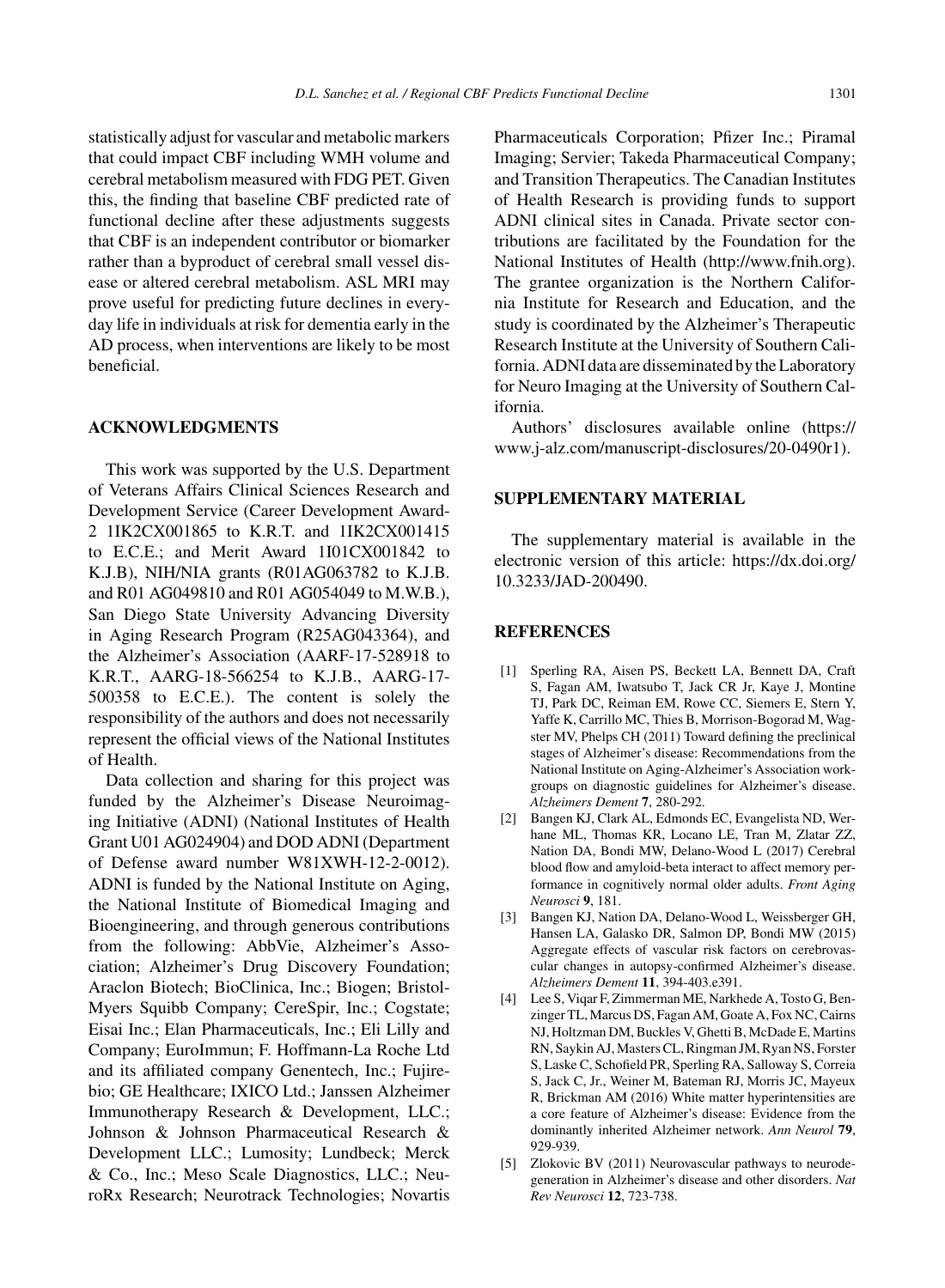- [6] Thomas KR, Osuna JR, Weigand AJ, Edmonds EC, Clark AL, Holmqvist S, Cota IH, Wierenga CE, Bondi MW, Bangen KJ; Alzheimer's Disease Neuroimaging Initiative (2020) Regional hyperperfusion in older adults with objectively-defined subtle cognitive decline. *J Cereb Blood Flow Metab*, doi: 10.1177/0271678X20935171
- [7] Kisler K, Nelson AR, Montagne A, Zlokovic BV (2017) Cerebral blood flow regulation and neurovascular dysfunction in Alzheimer disease. *Nat Rev Neurosci* **18**, 419-434.
- Sweeney MD, Montagne A, Sagare AP, Nation DA, Schneider LS, Chui HC, Harrington MG, Pa J, Law M, Wang DJJ, Jacobs RE, Doubal FN, Ramirez J, Black SE, Nedergaard M, Benveniste H, Dichgans M, Iadecola C, Love S, Bath PM, Markus HS, Salman RA, Allan SM, Quinn TJ, Kalaria RN, Werring DJ, Carare RO, Touyz RM, Williams SCR, Moskowitz MA, Katusic ZS, Lutz SE, Lazarov O, Minshall RD, Rehman J, Davis TP, Wellington CL, Gonzalez HM, Yuan C, Lockhart SN, Hughes TM, Chen CLH, Sachdev P, O'Brien JT, Skoog I, Pantoni L, Gustafson DR, Biessels GJ, Wallin A, Smith EE, Mok V, Wong A, Passmore P, Barkof F, Muller M, Breteler MMB, Roman GC, Hamel E, Seshadri S, Gottesman RF, van Buchem MA, Arvanitakis Z, Schneider JA, Drewes LR, Hachinski V, Finch CE, Toga AW, Wardlaw JM, Zlokovic BV (2019) Vascular dysfunction-The disregarded partner of Alzheimer's disease. *Alzheimers Dement* **15**, 158-167.
- [9] Detre JA, Alsop DC (1999) Perfusion magnetic resonance imaging with continuous arterial spin labeling: Methods and clinical applications in the central nervous system. *Eur J Radiol* **30**, 115-124.
- [10] Williams DS, Detre JA, Leigh JS, Koretsky AP (1992) Magnetic resonance imaging of perfusion using spin inversion of arterial water. *Proc Natl Acad Sci U S A* **89**, 212-216.
- [11] Alsop DC, Detre JA, Grossman M (2000) Assessment of cerebral blood flow in Alzheimer's disease by spin-labeled magnetic resonance imaging. *Ann Neurol* **47**, 93-100.
- [12] Bangen KJ, Restom K, Liu TT, Wierenga CE, Jak AJ, Salmon DP, Bondi MW (2012) Assessment of Alzheimer's disease risk with functional magnetic resonance imaging: An arterial spin labeling study. *J Alzheimers Dis* **31**(Suppl 3), S59-74.
- [13] Hays CC, Zlatar ZZ, Meloy MJ, Bondi MW, Gilbert PE, Liu TT, Helm JL, Wierenga CE (2019) APOE modifies the interaction of entorhinal cerebral blood flow and cortical thickness on memory function in cognitively normal older adults. *Neuroimage* **202**, 116162.
- [14] Mattsson N, Tosun D, Insel PS, Simonson A, Jack CR, Jr., Beckett LA, Donohue M, Jagust W, Schuff N, Weiner MW (2014) Association of brain amyloid-beta with cerebral perfusion and structure in Alzheimer's disease and mild cognitive impairment. *Brain* **137**, 1550-1561.
- [15] Yew B, Nation DA (2017) Cerebrovascular resistance: Effects on cognitive decline, cortical atrophy, and progression to dementia. *Brain* **140**, 1987-2001.
- [16] Wierenga CE, Dev SI, Shin DD, Clark LR, Bangen KJ, Jak AJ, Rissman RA, Liu TT, Salmon DP, Bondi MW (2012) Effect of mild cognitive impairment and APOE genotype on resting cerebral blood flow and its association with cognition. *J Cereb Blood Flow Metab* **32**, 1589-1599.
- [17] Zlatar ZZ, Bischoff-Grethe A, Hays CC, Liu TT, Meloy MJ, Rissman RA, Bondi MW, Wierenga CE (2016) Higher brain perfusion may not support memory functions in cognitively normal carriers of the ApoE  $\varepsilon$ 4 allele compared to noncarriers. *Front Aging Neurosci* **8**, 151.
- [18] Xekardaki A, Rodriguez C, Montandon ML, Toma S, Tombeur E, Herrmann FR, Zekry D, Lovblad KO, Barkhof F, Giannakopoulos P, Haller S (2015) Arterial spin labeling may contribute to the prediction of cognitive deterioration in healthy elderly individuals. *Radiology* **274**, 490-499.
- [19] Wolters FJ, Zonneveld HI, Hofman A, van der Lugt A, Koudstaal PJ, Vernooij MW, Ikram MA (2017) Cerebral perfusion and the risk of dementia: A population-based study. *Circulation* **136**, 719-728.
- [20] De Vis JB, Peng SL, Chen X, Li Y, Liu P, Sur S, Rodrigue KM, Park DC, Lu H (2018) Arterial-spin-labeling (ASL) perfusion MRI predicts cognitive function in elderly individuals: A 4-year longitudinal study. *J Magn Reson Imaging* **48**, 449-458.
- [21] Staffaroni AM, Cobigo Y, Elahi FM, Casaletto KB, Walters SM, Wolf A, Lindbergh CA, Rosen HJ, Kramer JH (2019) A longitudinal characterization of perfusion in the aging brain and associations with cognition and neural structure. *Hum Brain Mapp* **40**, 3522-3533.
- [22] Nadkarni NK, Levy-Cooperman N, Black SE (2012) Functional correlates of instrumental activities of daily living in mild Alzheimer's disease. *Neurobiol Aging* **33**, 53-60.
- [23] Royall DR, Lauterbach EC, Kaufer D, Malloy P, Coburn KL, Black KJ (2007) The cognitive correlates of functional status: A review from the Committee on Research of the American Neuropsychiatric Association. *J Neuropsychiatry Clin Neurosci* **19**, 249-265.
- [24] Farias ST, Mungas D, Reed BR, Harvey D, Cahn-Weiner D, Decarli C (2006) MCI is associated with deficits in everyday functioning. *Alzheimer Dis Assoc Disord* **20**, 217-223.
- [25] Mariani E, Monastero R, Ercolani S, Rinaldi P, Mangialasche F, Costanzi E, Vitale DF, Senin U, Mecocci P (2008) Influence of comorbidity and cognitive status on instrumental activities of daily living in amnestic mild cognitive impairment: Results from the ReGAl project. *Int J Geriatr Psychiatry* **23**, 523-530.
- [26] Rapp MA, Reischies FM (2005) Attention and executive control predict Alzheimer disease in late life: Results from the Berlin Aging Study (BASE). *Am J Geriatr Psychiatry* **13**, 134-141.
- [27] Schmitter-Edgecombe M, Parsey CM (2014) Assessment of functional change and cognitive correlates in the progression from healthy cognitive aging to dementia. *Neuropsychology* **28**, 881-893.
- [28] Cahn-Weiner DA, Malloy PF, Boyle PA, Marran M, Salloway S (2000) Prediction of functional status from neuropsychological tests in community-dwelling elderly individuals. *Clin Neuropsychol* **14**, 187-195.
- [29] Jefferson AL, Byerly LK, Vanderhill S, Lambe S, Wong S, Ozonoff A, Karlawish JH (2008) Characterization of activities of daily living in individuals with mild cognitive impairment. *Am J Geriatr Psychiatry* **16**, 375-383.
- [30] Tuokko H, Morris C, Ebert P (2005) Mild cognitive impairment and everyday functioning in older adults. *Neurocase* **11**, 40-47.
- [31] Norton LE, Malloy PF, Salloway S (2001) The impact of behavioral symptoms on activities of daily living in patients with dementia. *Am J Geriatr Psychiatry* **9**, 41-48.
- [32] Boyle PA, Paul R, Moser D, Zawacki T, Gordon N, Cohen R (2003) Cognitive and neurologic predictors of functional impairment in vascular dementia. *Am J Geriatr Psychiatry* **11**, 103-106.
- [33] Farias ST, Chou E, Harvey DJ, Mungas D, Reed B, DeCarli C, Park LQ, Beckett L (2013) Longitudinal trajectories of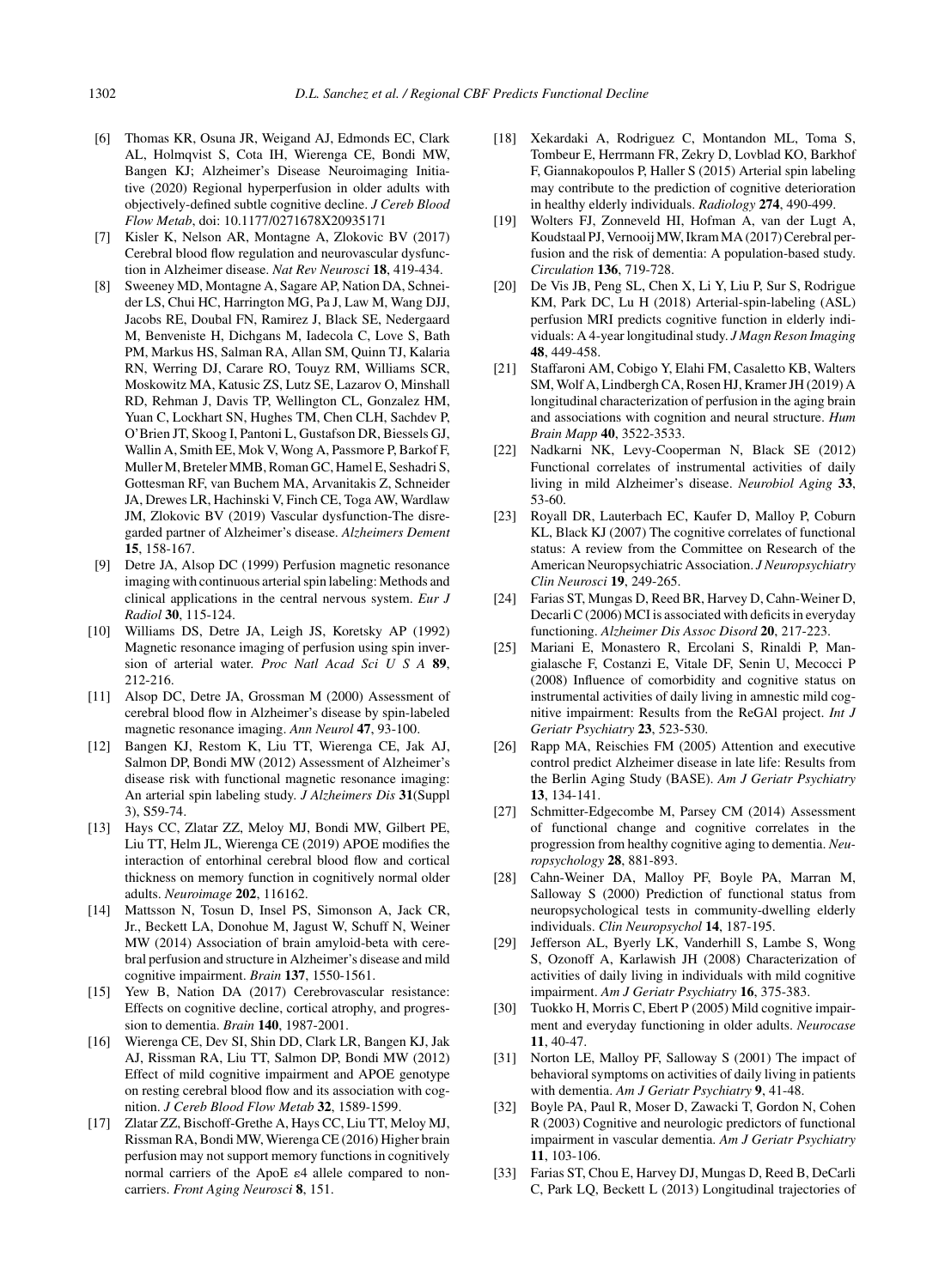everyday function by diagnostic status. *Psychol Aging* **28**, 1070-1075.

- [34] Andersen CK, Wittrup-Jensen KU, Lolk A, Andersen K, Kragh-Sorensen P (2004) Ability to perform activities of daily living is the main factor affecting quality of life in patients with dementia. *Health Qual Life Outcomes* **2**, 52.
- [35] Gaugler JE, Hovater M, Roth DL, Johnston JA, Kane RL, Sarsour K (2013) Analysis of cognitive, functional, health service use, and cost trajectories prior to and following memory loss. *J Gerontol B Psychol Sci Soc Sci* **68**, 562-567.
- [36] Razani J, Kakos B, Orieta-Barbalace C, Wong JT, Casas R, Lu P, Alessi C, Josephson K (2007) Predicting caregiver burden from daily functional abilities of patients with mild dementia. *J Am Geriatr Soc* **55**, 1415-1420.
- [37] Petersen RC, Aisen PS, Beckett LA, Donohue MC, Gamst AC, Harvey DJ, Jack CR, Jr., Jagust WJ, Shaw LM, Toga AW, Trojanowski JQ, Weiner MW (2010) Alzheimer's Disease Neuroimaging Initiative (ADNI): Clinical characterization. *Neurology* **74**, 201-209.
- [38] Sheikh JI, Yesavage JA (1986) Geriatric Depression Scale (GDS): Recent evidence and development of a shorter version In *Clinical Gerontology: A Guide to Assessment and Intervention*. The Haworth Press, New York, NY, pp. 165-173.
- [39] Folstein MF, Folstein SE, McHugh PR (1975) "Mini-mental state". A practical method for grading the cognitive state of patients for the clinician. *J Psychiatr Res* **12**, 189-198.
- [40] Morris JC (1993) The Clinical Dementia Rating (CDR): Current version and scoring rules. *Neurology* **43**, 2412- 2414.
- [41] Bangen KJ, Weigand AJ, Thomas KR, Delano-Wood L, Clark LR, Eppig J, Werhane ML, Edmonds EC, Bondi MW (2019) Cognitive dispersion is a sensitive marker for early neurodegenerative changes and functional decline in nondemented older adults. *Neuropsychology* **33**, 599-608.
- [42] Bangen KJ, Thomas KR, Weigand AJ, Sanchez DL, Delano-Wood L, Edmonds EC, Carmichael OT, Schwarz CG, Brickman AM, Bondi MW (2020) Pattern of regional white matter hyperintensity volume in mild cognitive impairment subtypes and associations with decline in daily functioning. *Neurobiol Aging* **86**, 134-142.
- [43] Thomas KR, Edmonds EC, Delano-Wood L, Bondi MW (2017) Longitudinal trajectories of informant-reported daily functioning in empirically defined subtypes of mild cognitive impairment. *J Int Neuropsychol Soc* **23**, 521-527.
- [44] Teng E, Becker BW, Woo E, Knopman DS, Cummings JL, Lu PH (2010) Utility of the functional activities questionnaire for distinguishing mild cognitive impairment from very mild Alzheimer disease. *Alzheimer Dis Assoc Disord* **24**, 348-353.
- [45] Luh WM, Wong EC, Bandettini PA, Hyde JS (1999) QUIPSS II with thin-slice TI1 periodic saturation: A method for improving accuracy of quantitative perfusion imaging using pulsed arterial spin labeling. *Magn Reson Med* **41**, 1246-1254.
- [46] Dickerson BC, Stoub TR, Shah RC, Sperling RA, Killiany RJ, Albert MS, Hyman BT, Blacker D, Detoledo-Morrell L (2011) Alzheimer-signature MRI biomarker predicts AD dementia in cognitively normal adults. *Neurology* **76**, 1395- 1402.
- [47] Jagust WJ, Bandy D, Chen K, Foster NL, Landau SM, Mathis CA, Price JC, Reiman EM, Skovronsky D, Koeppe RA (2010) The Alzheimer's Disease Neuroimaging Initiative positron emission tomography core.*Alzheimers Dement* **6**, 221-229.
- [48] Landau SM, Harvey D, Madison CM, Koeppe RA, Reiman EM, Foster NL, Weiner MW, Jagust WJ (2011) Associations between cognitive, functional, and FDG-PET measures of decline in AD and MCI. *Neurobiol Aging* **32**, 1207-1218.
- [49] DeCarli C, Murphy DG, Teichberg D, Campbell G, Sobering GS (1996) Local histogram correction of MRI spatially dependent image pixel intensity nonuniformity. *J Magn Reson Imaging* **6**, 519-528.
- [50] DeCarli C, Miller BL, Swan GE, Reed T, Wolf PA, Garner J, Jack L, Carmelli D (1999) Predictors of brain morphology for the men of the NHLBI twin study. *Stroke* **30**, 529-536.
- [51] Fletcher E, Carmichael O, Decarli C (2012) MRI nonuniformity correction through interleaved bias estimation and B-spline deformation with a template. *Conf Proc IEEE Eng Med Biol Soc* **2012**, 106-109.
- [52] Scott JA, Braskie MN, Tosun D, Thompson PM, Weiner M, DeCarli C, Carmichael OT (2015) Cerebral amyloid and hypertension are independently associated with white matter lesions in elderly. *Front Aging Neurosci* **7**, 221.
- [53] Woodard JL (2017) A quarter century of advances in the statistical analysis of longitudinal neuropsychological data. *Neuropsychology* **31**, 1020-1035.
- [54] Singer J, Willett J (2003) *Applied longitudinal data analysis: Modeling change and event occurrence.*, Oxford University Press, New York, NY.
- [55] Schafer JL, Graham JW (2002) Missing data: Our view of the state of the art. *Psychol Methods* **7**, 147-177.
- [56] Benjamini Y, Hochberg Y (1995) Controlling the false discovery rate: A practical and powerful approach to multiple testing. *J R Stat Soc Series B Stat Methodol* **57**, 289-300.
- [57] Iadecola C (2004) Neurovascular regulation in the normal brain and in Alzheimer's disease. *Nat Rev Neurosci* **5**, 347-360.
- [58] Musiek ES, Chen Y, Korczykowski M, Saboury B, Martinez PM, Reddin JS, Alavi A, Kimberg DY, Wolk DA, Julin P, Newberg AB, Arnold SE, Detre JA (2012) Direct comparison of fluorodeoxyglucose positron emission tomography and arterial spin labeling magnetic resonance imaging in Alzheimer's disease. *Alzheimers Dement* **8**, 51-59.
- [59] Du AT, Jahng GH, Hayasaka S, Kramer JH, Rosen HJ, Gorno-Tempini ML, Rankin KP, Miller BL, Weiner MW, Schuff N (2006) Hypoperfusion in frontotemporal dementia and Alzheimer disease by arterial spin labeling MRI. *Neurology* **67**, 1215-1220.
- [60] Bangen KJ, Restom K, Liu TT, Jak AJ, Wierenga CE, Salmon DP, Bondi MW (2009) Differential age effects on cerebral blood flow and BOLD response to encoding: Associations with cognition and stroke risk. *Neurobiol Aging* **30**, 1276-1287.
- [61] Bangen KJ, Nation DA, Clark LR, Harmell AL, Wierenga CE, Dev SI, Delano-Wood L, Zlatar ZZ, Salmon DP, Liu TT, Bondi MW (2014) Interactive effects of vascular risk burden and advanced age on cerebral blood flow. *Front Aging Neurosci* **6**, 159.
- [62] Bangen KJ, Werhane ML, Weigand AJ, Edmonds EC, Delano-Wood L, Thomas KR, Nation DA, Evangelista ND, Clark AL, Liu TT, Bondi MW (2018) Reduced regional cerebral blood flow relates to poorer cognition in older adults with type 2 diabetes. *Front Aging Neurosci* **10**, 270.
- [63] Wadley VG, Crowe M, Marsiske M, Cook SE, Unverzagt FW, Rosenberg AL, Rexroth D (2007) Changes in everyday function in individuals with psychometrically defined mild cognitive impairment in the Advanced Cognitive Training for Independent and Vital Elderly Study. *J Am Geriatr Soc* **55**, 1192-1198.